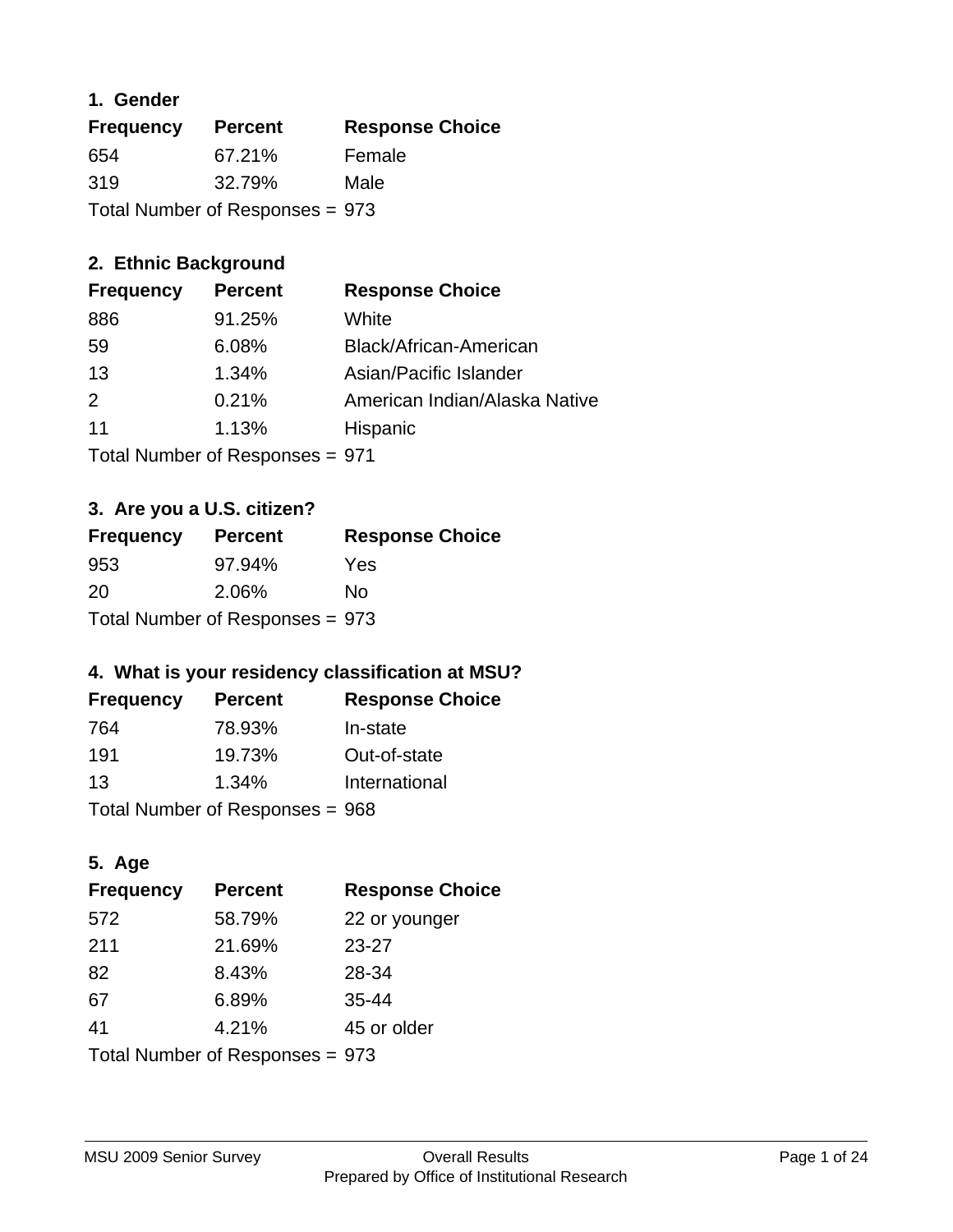### **6. Has either of your parents received a bachelor's degree?**

| <b>Frequency</b>                | <b>Percent</b> | <b>Response Choice</b> |
|---------------------------------|----------------|------------------------|
| 430                             | 44.24%         | Yes                    |
| 542                             | 55.76%         | No                     |
| Total Number of Responses = 972 |                |                        |

### **7. Has either of your parents received a degree from Murray State?**

| <b>Frequency</b> | <b>Percent</b> | <b>Response Choice</b> |
|------------------|----------------|------------------------|
| 144              | 14.83%         | Yes                    |
| 827              | 85.17%         | Nο                     |

Total Number of Responses = 971

#### **8. What was your original entry status to MSU?**

| <b>Frequency</b> | <b>Percent</b>                    | <b>Response Choice</b>                           |
|------------------|-----------------------------------|--------------------------------------------------|
| 536              | 55.37%                            | Freshman                                         |
| 319              | 32.95%                            | Transfer from community college/technical school |
| 113              | 11.67%                            | Transfer from 4-yr institution                   |
|                  | Total Number of Responses = $968$ |                                                  |

### **9. If transfer student, how many credits were transferred?**

| <b>Frequency</b>                 | <b>Percent</b> | <b>Response Choice</b> |
|----------------------------------|----------------|------------------------|
| 58                               | 11.76%         | 12 or fewer            |
| 72                               | 14.60%         | $13 - 30$              |
| 127                              | 25.76%         | $31 - 60$              |
| 236                              | 47.87%         | Over <sub>60</sub>     |
| Total Number of Poenances $-103$ |                |                        |

Total Number of Responses = 493

### **10. If transfer student, approximately what percent of your University Studies (general education) classes did you take at Murray State?**

| <b>Frequency</b>                  | <b>Percent</b> | <b>Response Choice</b> |
|-----------------------------------|----------------|------------------------|
| 240                               | 53.10%         | Under 25%              |
| 85                                | 18.81%         | 25-49%                 |
| 70                                | 15.49%         | 50-74%                 |
| .57                               | 12.61%         | 75-100%                |
| Total Number of Responses $= 452$ |                |                        |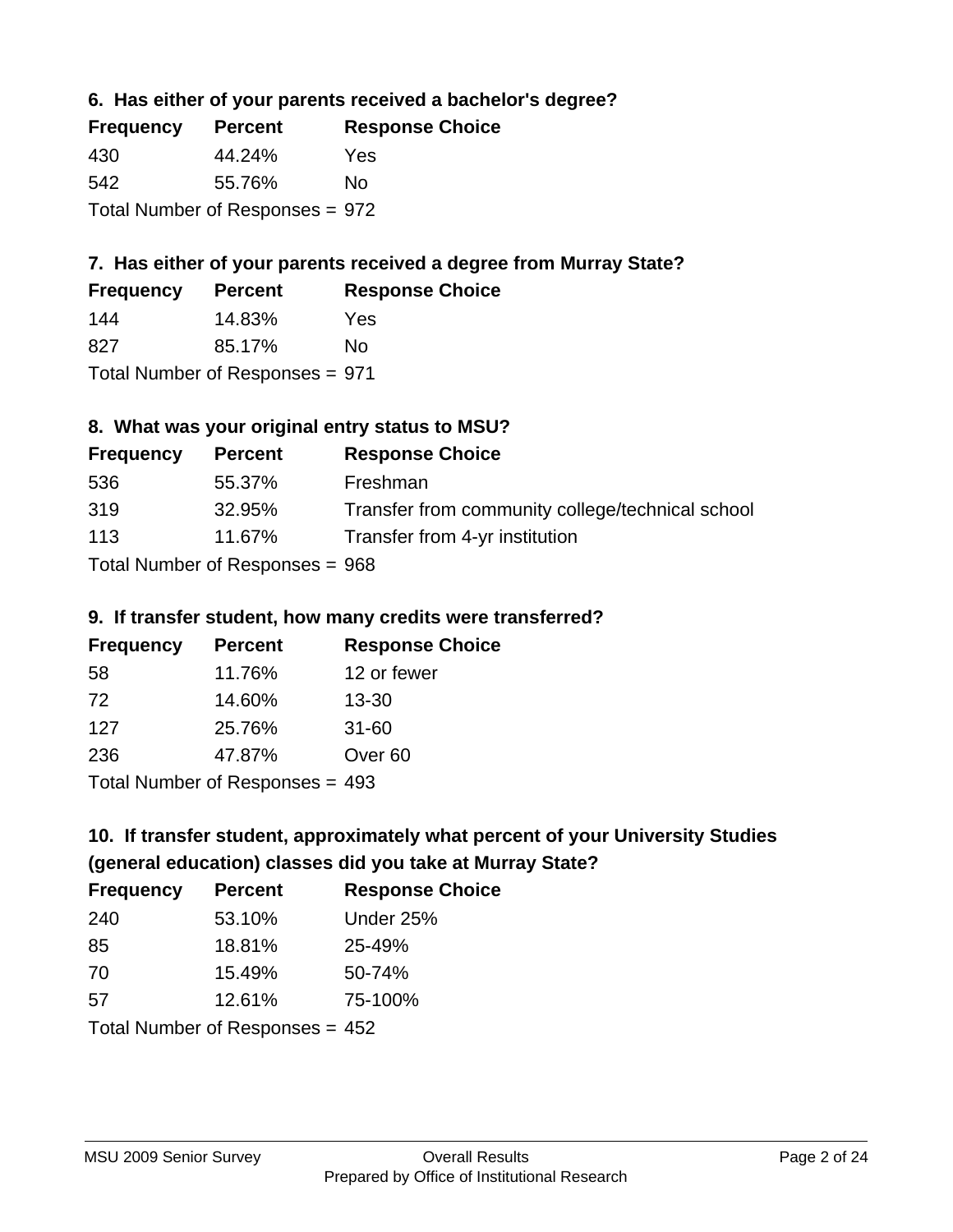### **11. What has been your attendance status at MSU?**

| <b>Frequency</b>                | <b>Percent</b> | <b>Response Choice</b>     |
|---------------------------------|----------------|----------------------------|
| 901                             | 92.70%         | <b>Primarily full-time</b> |
| -71                             | 7.30%          | <b>Primarily part-time</b> |
| Total Number of Responses = 972 |                |                            |

### **12. In which Residential College are you a member?**

| <b>Frequency</b> | <b>Percent</b> | <b>Response Choice</b>            |
|------------------|----------------|-----------------------------------|
| 163              | 16.91%         | Do not know                       |
| 103              | 10.68%         | <b>Clark College</b>              |
| 101              | 10.48%         | <b>Elizabeth College</b>          |
| 96               | 9.96%          | <b>Franklin-Springer Colleges</b> |
| 110              | 11.41%         | <b>Hart College</b>               |
| 97               | 10.06%         | <b>Hester College</b>             |
| 94               | 9.75%          | <b>Regents College</b>            |
| 81               | 8.40%          | <b>Richmond College</b>           |
| 119              | 12.34%         | <b>White College</b>              |
|                  |                |                                   |

Total Number of Responses = 964

### **13. Have you ever received any type of Financial Aid while at MSU? (Scholarships, grants, work-study, etc.)**

| <b>Frequency</b> | <b>Percent</b>                  | <b>Response Choice</b> |
|------------------|---------------------------------|------------------------|
| 766              | 78.97%                          | Yes                    |
| 204              | 21.03%                          | Nο                     |
|                  | Total Number of Responses = 970 |                        |

### **14. What degree are you seeking at this time?**

| <b>Frequency</b> | <b>Percent</b>                  | <b>Response Choice</b> |
|------------------|---------------------------------|------------------------|
| 17               | 1.75%                           | Associate              |
| 956              | 98.25%                          | <b>Baccalaureate</b>   |
|                  | Total Number of Responses = 973 |                        |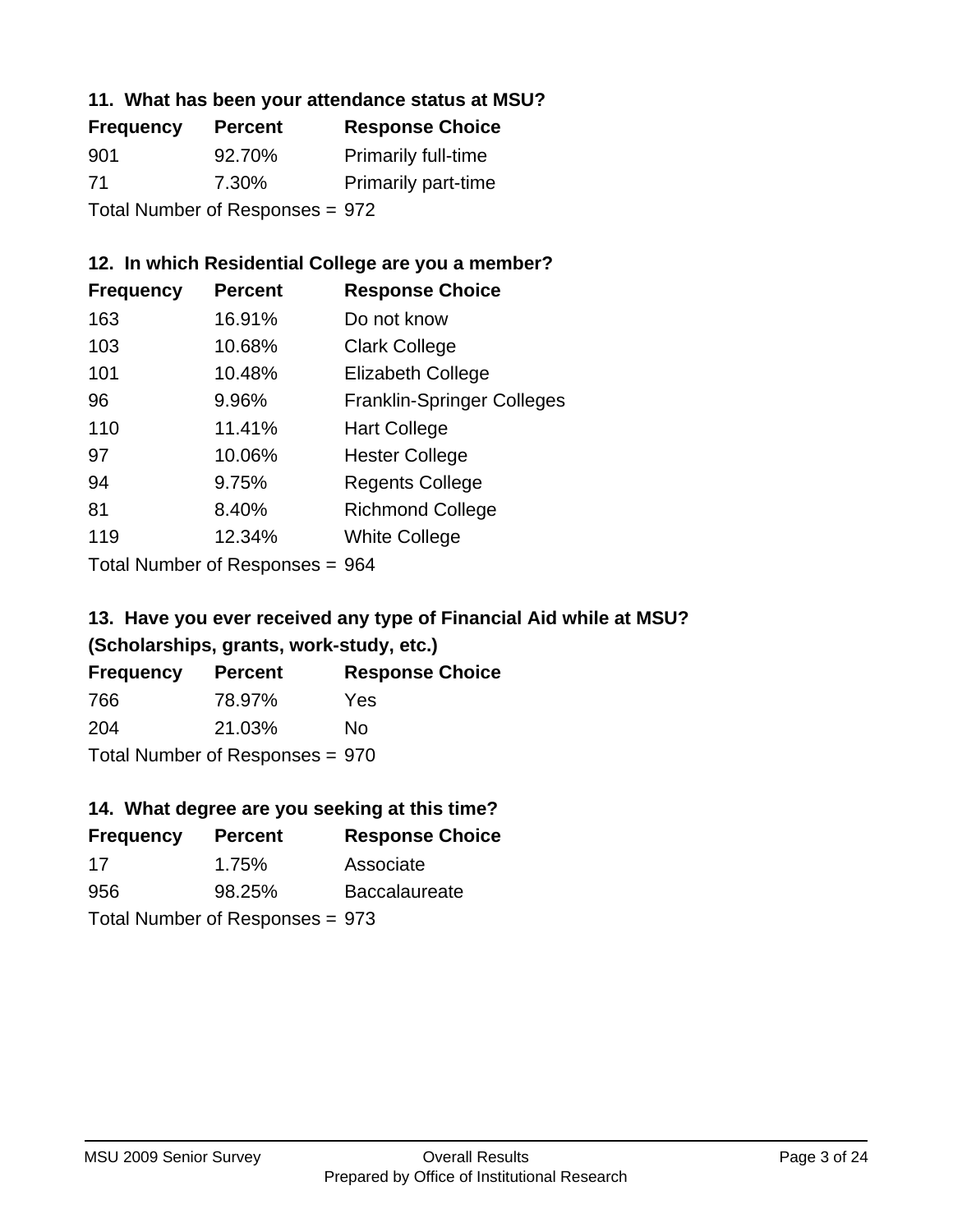**15. How many years will it take you to complete your degree from the point of your initial enrollment in college (including any time at a previous institution)?**

| <b>Frequency</b> | <b>Percent</b> | <b>Response Choice</b> |
|------------------|----------------|------------------------|
| 33               | 3.41%          | Two                    |
| 51               | 5.27%          | <b>Three</b>           |
| 391              | 40.43%         | Four                   |
| 299              | 30.92%         | Five                   |
| 66               | 6.83%          | <b>Six</b>             |
| 127              | 13.13%         | More than six          |
|                  |                |                        |

Total Number of Responses = 967

#### **16. In what range does your grade point average fall?**

| <b>Frequency</b> | <b>Percent</b>            | <b>Response Choice</b> |
|------------------|---------------------------|------------------------|
| 63               | 6.51%                     | $2.00 - 2.50$          |
| 255              | 26.37%                    | $2.51 - 3.00$          |
| 361              | 37.33%                    | $3.01 - 3.50$          |
| 288              | 29.78%                    | $3.51 - 4.00$          |
|                  | Total Number of Despasses |                        |

Total Number of Responses = 967

### **They are used to sort the data, and do not appear in this table Questions 17 and 18 relate to department and program information.**

#### **19. For what purpose did you enroll at MSU?**

| <b>Frequency</b> | <b>Percent</b>                  | <b>Response Choice</b>                    |
|------------------|---------------------------------|-------------------------------------------|
| 7                | 0.72%                           | To receive an associate degree            |
| 952              | 98.25%                          | To receive a baccalaureate degree         |
| 3                | 0.31%                           | To take a few job related courses         |
| 7                | 0.72%                           | To transfer to another college/university |
|                  | Total Number of Poenances - 060 |                                           |

Total Number of Responses = 969

#### **20. What is the highest degree you eventually hope to receive? Frequency Percent Response Choice**

| <b>Frequency</b> | <b>Fercent</b>                  | <b>Response Und</b>  |
|------------------|---------------------------------|----------------------|
| 3                | 0.31%                           | Associate            |
| 256              | 26.39%                          | <b>Baccalaureate</b> |
| 527              | 54.33%                          | Graduate             |
| 184              | 18.97%                          | Professional         |
|                  | Total Number of Responses = 970 |                      |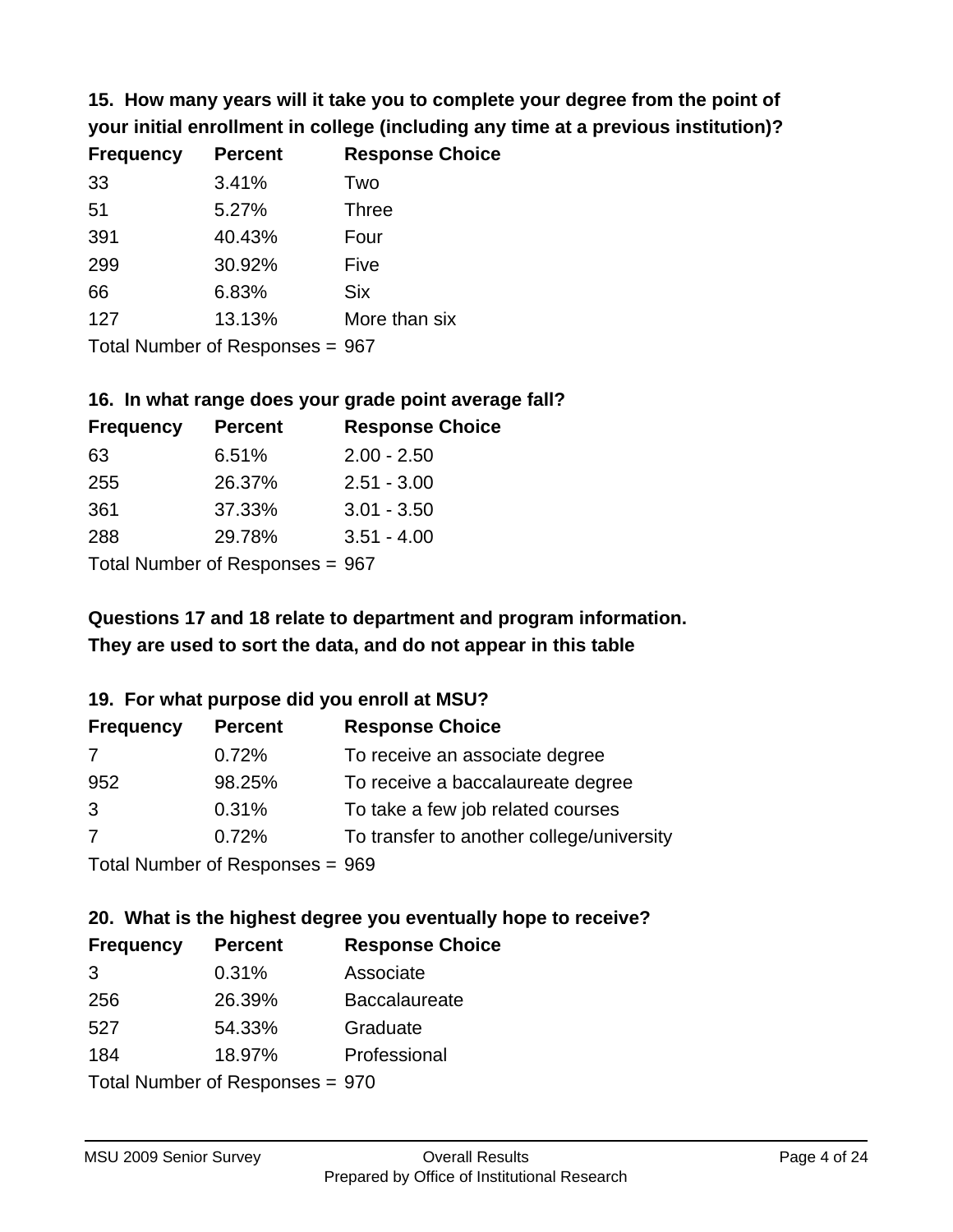#### **21. Which best describes your situation?**

| <b>Frequency</b> | <b>Percent</b>                | <b>Response Choice</b>               |
|------------------|-------------------------------|--------------------------------------|
| 443              | 45.72%                        | Did not change major/area            |
| -98              | 10.11%                        | Did not initially declare major/area |
| 428              | 44.17%                        | Changed major/area                   |
|                  | Total Number of Deepensee OCO |                                      |

Total Number of Responses = 969

### **22. While school was in session during the past year, how many hours per week, on average, did you work for pay?**

| <b>Frequency</b> | <b>Percent</b> | <b>Response Choice</b> |
|------------------|----------------|------------------------|
| 219              | 22.60%         | Did not work           |
| 123              | 12.69%         | Worked 1-10 hrs        |
| 237              | 24.46%         | Worked 11-20 hrs       |
| 197              | 20.33%         | Worked 21-30 hrs       |
| 122              | 12.59%         | Worked 31-40 hrs       |
| 71               | 7.33%          | Worked over 40 hrs     |
|                  |                |                        |

Total Number of Responses = 969

#### **23. For the most part, were classes offered at times convenient to you?**

| <b>Frequency</b> | <b>Percent</b>                  | <b>Response Choice</b> |
|------------------|---------------------------------|------------------------|
| 871              | 90.63%                          | <b>Yes</b>             |
| 90               | $9.37\%$                        | No.                    |
|                  | Total Number of Responses = 961 |                        |

#### **24. If no, what time would you have preferred?**

| <b>Frequency</b>     | <b>Percent</b>                  | <b>Response Choice</b> |
|----------------------|---------------------------------|------------------------|
| 112                  | 53.59%                          | Late afternoon         |
| 30                   | 14.35%                          | Evening                |
| $\blacktriangleleft$ | 0.48%                           | Weekend                |
| 66                   | 31.58%                          | During the day         |
|                      | Total Number of Responses = 209 |                        |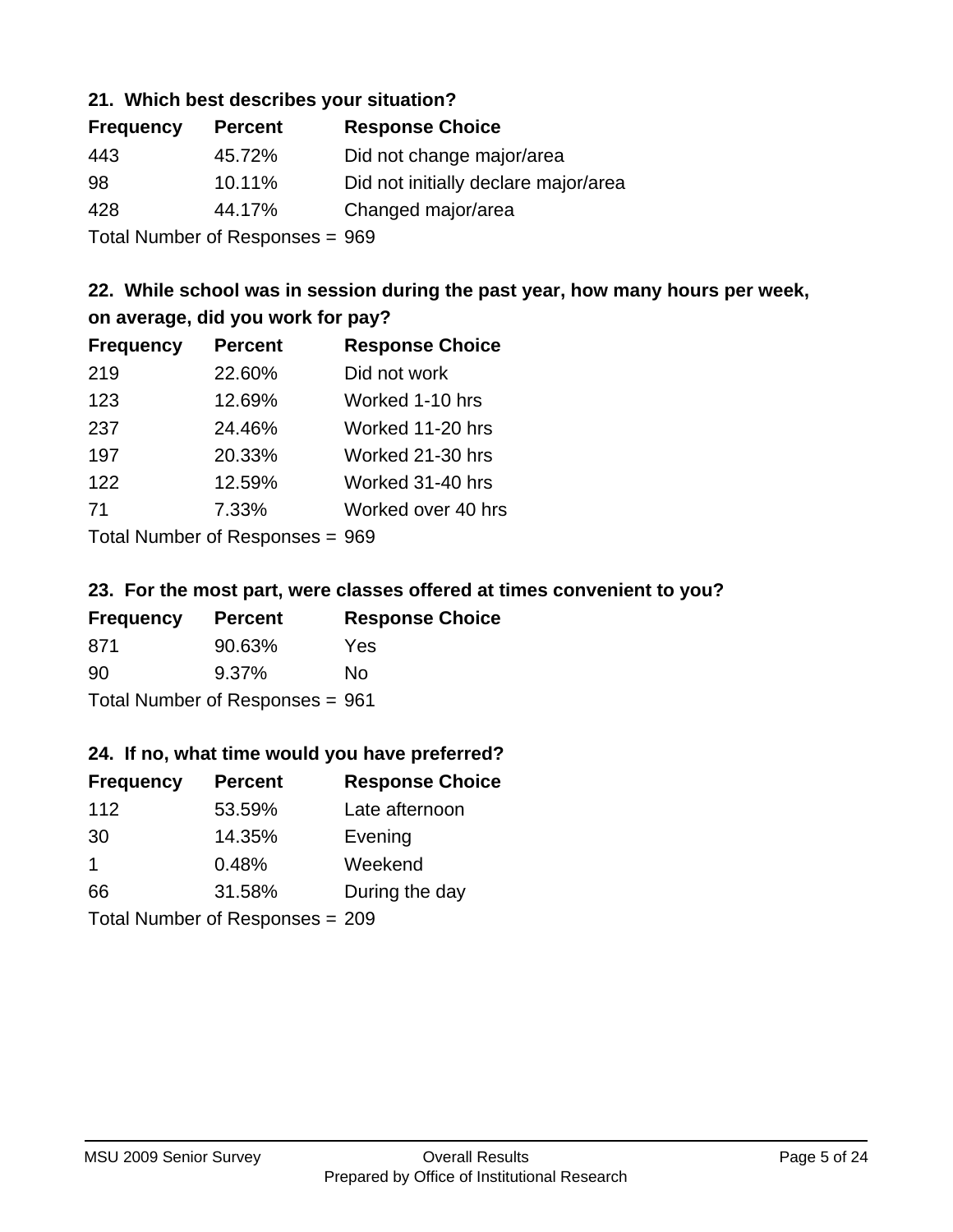# **25. Which best describes the location where you completed the majority of your**

| coursework? |  |
|-------------|--|
|-------------|--|

| <b>Frequency</b> | <b>Percent</b>                  | <b>Response Choice</b> |
|------------------|---------------------------------|------------------------|
| 751              | 78.56%                          | Murray                 |
| 54               | 5.65%                           | Paducah                |
| 0                | 0.00%                           | Ft. Campbell           |
| 49               | 5.13%                           | Madisonville           |
| 45               | 4.71%                           | Hopkinsville           |
| 24               | 2.51%                           | Henderson              |
| 28               | 2.93%                           | On the Internet        |
| 5                | 0.52%                           | Other                  |
|                  | Total Number of Responses = 956 |                        |

**26. Did you take any online courses while at Murray State?**

| <b>Frequency</b> | <b>Percent</b>                  | <b>Response Choice</b> |
|------------------|---------------------------------|------------------------|
| 382              | 39.59%                          | Yes                    |
| 583              | 60.41%                          | No                     |
|                  | Total Number of Responses = 965 |                        |

### **27. Did it take you an extra semester or more to complete degree requirements at Murray State?**

| <b>Frequency</b> | <b>Percent</b>                    | <b>Response Choice</b> |
|------------------|-----------------------------------|------------------------|
| 522              | 54.26%                            | Yes                    |
| 440              | 45.74%                            | No                     |
|                  | Total Number of Responses = $962$ |                        |

#### **28. If yes, why did it take you an extra semester or more?**

| <b>Frequency</b> | <b>Percent</b>                    | <b>Response Choice</b>                                       |
|------------------|-----------------------------------|--------------------------------------------------------------|
| 97               | 15.95%                            | Work obligation limited my enrollment.                       |
| 86               | 14.14%                            | Family obligations limited my enrollment.                    |
| 19               | 3.13%                             | Tuition and other costs of attendance limited my enrollment. |
| 160              | 26.32%                            | A decision to change majors added to my requirements.        |
| 65               | 10.69%                            | A required course or courses were not offered.               |
| 36               | 5.92%                             | Credits were lost transferring to Murray State.              |
| 145              | 23.85%                            | Other                                                        |
|                  | Total Number of Responses = $608$ |                                                              |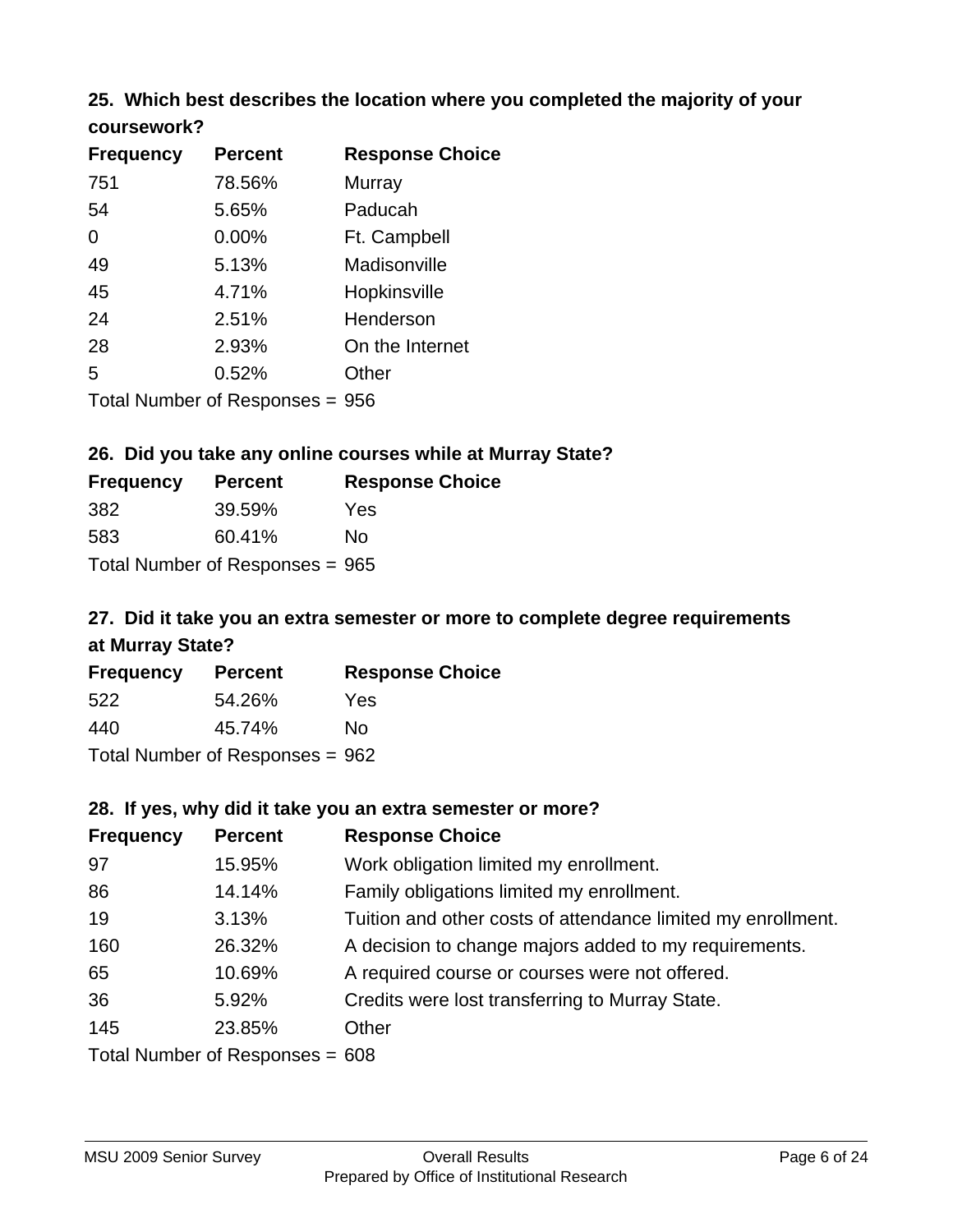### **29. Did you have trouble getting any course(s) you needed while at Murray State?**

| <b>Frequency</b>                | <b>Percent</b> | <b>Response Choice</b> |
|---------------------------------|----------------|------------------------|
| 301                             | 31.29%         | Yes                    |
| 633                             | 65.80%         | Nο                     |
| Total Number of Responses = 934 |                |                        |

### **30. If yes, why did you have trouble getting the course?**

| <b>Frequency</b> | <b>Percent</b> | <b>Response Choice</b>                                |
|------------------|----------------|-------------------------------------------------------|
| 187              | 50.27%         | Not offered the semester I needed it.                 |
| 54               | 14.52%         | Not offered at hours convenient to my work schedule.  |
| 56               | 15.05%         | Not offered at hours suitable for my school schedule. |
| 69               | 18.55%         | All course sections were closed.                      |
| 6                | 1.61%          | I was unaware of the prerequisites for the course.    |
|                  |                |                                                       |

Total Number of Responses = 372

### **31. Which statement best describes your experience with off-campus coop/internship?**

| <b>Frequency</b> | <b>Percent</b> | <b>Response Choice</b>             |
|------------------|----------------|------------------------------------|
| 598              | 62.55%         | Cannot judge, I did not have one.  |
| 224              | 23.43%         | My experience was very valuable.   |
| 115              | 12.03%         | My experience was valuable.        |
| 15               | 1.57%          | My experience was of little value. |
| $\overline{4}$   | 0.42%          | My experience was of no value.     |
|                  |                |                                    |

Total Number of Responses = 956

### **32. Which statement best describes your experience with on-campus faculty-directed research, scholarly, or creative project?**

| <b>Frequency</b> | <b>Percent</b>             | <b>Response Choice</b>             |
|------------------|----------------------------|------------------------------------|
| 575              | 60.02%                     | Cannot judge; I did not have one.  |
| 179              | 18.68%                     | My experience was very valuable.   |
| 180              | 18.79%                     | My experience was valuable.        |
| 22               | 2.30%                      | My experience was of little value. |
| 2                | 0.21%                      | My experience was of no value.     |
|                  | Tatal Number of Desperance |                                    |

Total Number of Responses = 958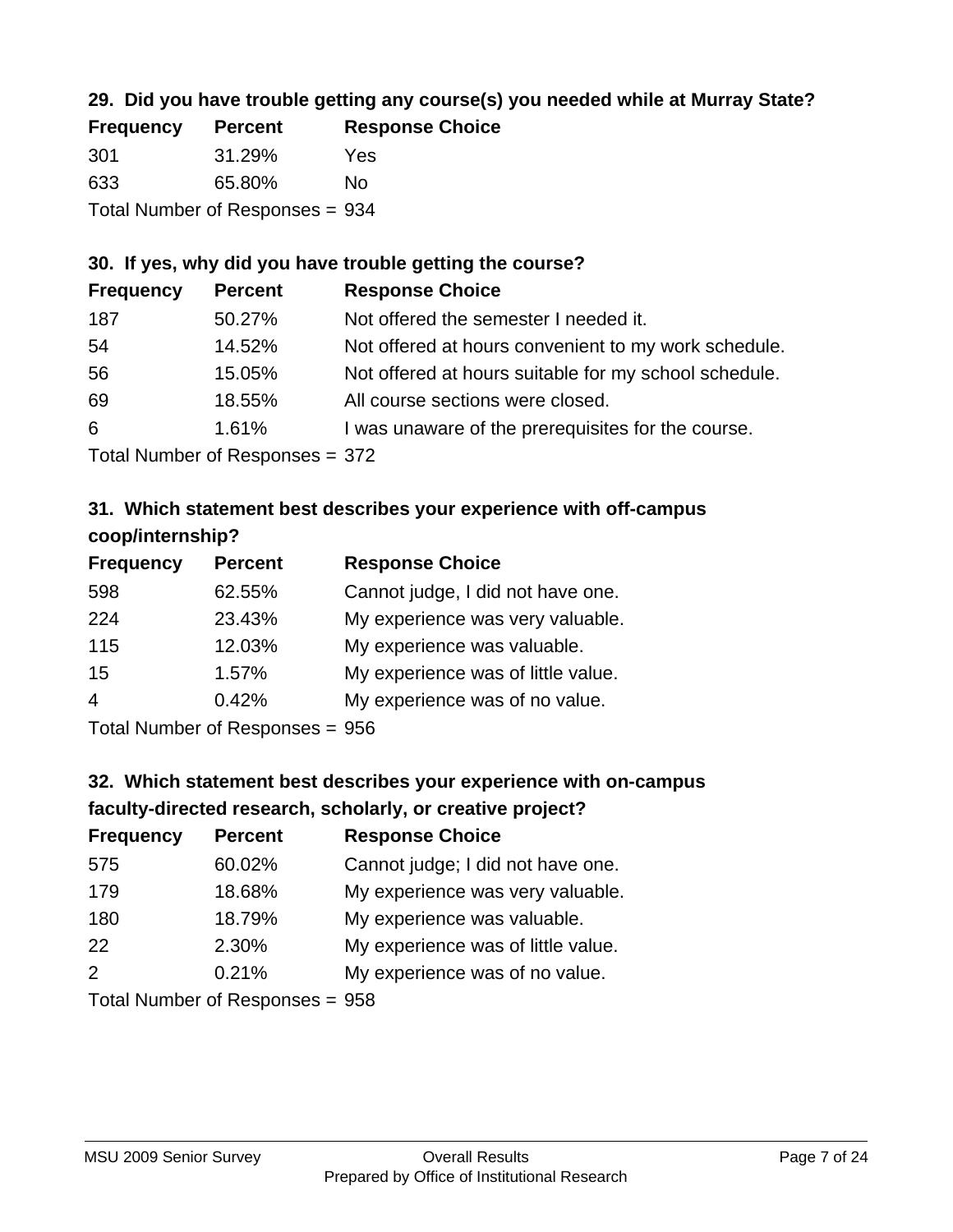# **33. Which statement best describes your experience with academic advising**

### **in your major/area?**

| <b>Frequency</b> | <b>Percent</b> | <b>Response Choice</b>                                |
|------------------|----------------|-------------------------------------------------------|
| 18               | 1.88%          | Cannot judge; I did not make use of the opportunity.  |
| 825              | 86.03%         | I was satisfied with information my adviser provided. |
| 102              | 10.64%         | Advice was inaccurate, incomplete, or misleading.     |
| 14               | 1.46%          | My adviser was not available.                         |
|                  |                |                                                       |

Total Number of Responses = 959

### **For questions 34-48, indicate the extent to which you were satisfied.**

#### **34. Class size relative to type of course**

| <b>Frequency</b>                | <b>Percent</b> | <b>Response Choice</b> |
|---------------------------------|----------------|------------------------|
| 540                             | 56.37%         | Very satisfied         |
| 401                             | 41.86%         | Satisfied              |
| 17                              | 1.77%          | <b>Dissatisfied</b>    |
| $\Omega$                        | 0.00%          | Very dissatisfied      |
| Total Number of Responses = 958 |                |                        |

### **35. Out-of-class availability of faculty**

| <b>Frequency</b> | <b>Percent</b>             | <b>Response Choice</b> |
|------------------|----------------------------|------------------------|
| 355              | 37.02%                     | Very satisfied         |
| 554              | 57.77%                     | Satisfied              |
| 48               | 5.01%                      | <b>Dissatisfied</b>    |
| $\mathcal{P}$    | 0.21%                      | Very dissatisfied      |
|                  | Tatal Number of Desperance |                        |

Total Number of Responses = 959

### **36. Effectiveness of your high school preparation for college work**

| <b>Frequency</b> | <b>Percent</b>                  | <b>Response Choice</b> |
|------------------|---------------------------------|------------------------|
| 259              | 27.01%                          | Very satisfied         |
| 449              | 46.82%                          | Satisfied              |
| 178              | 18.56%                          | <b>Dissatisfied</b>    |
| 73               | 7.61%                           | Very dissatisfied      |
|                  | Total Number of Responses = 959 |                        |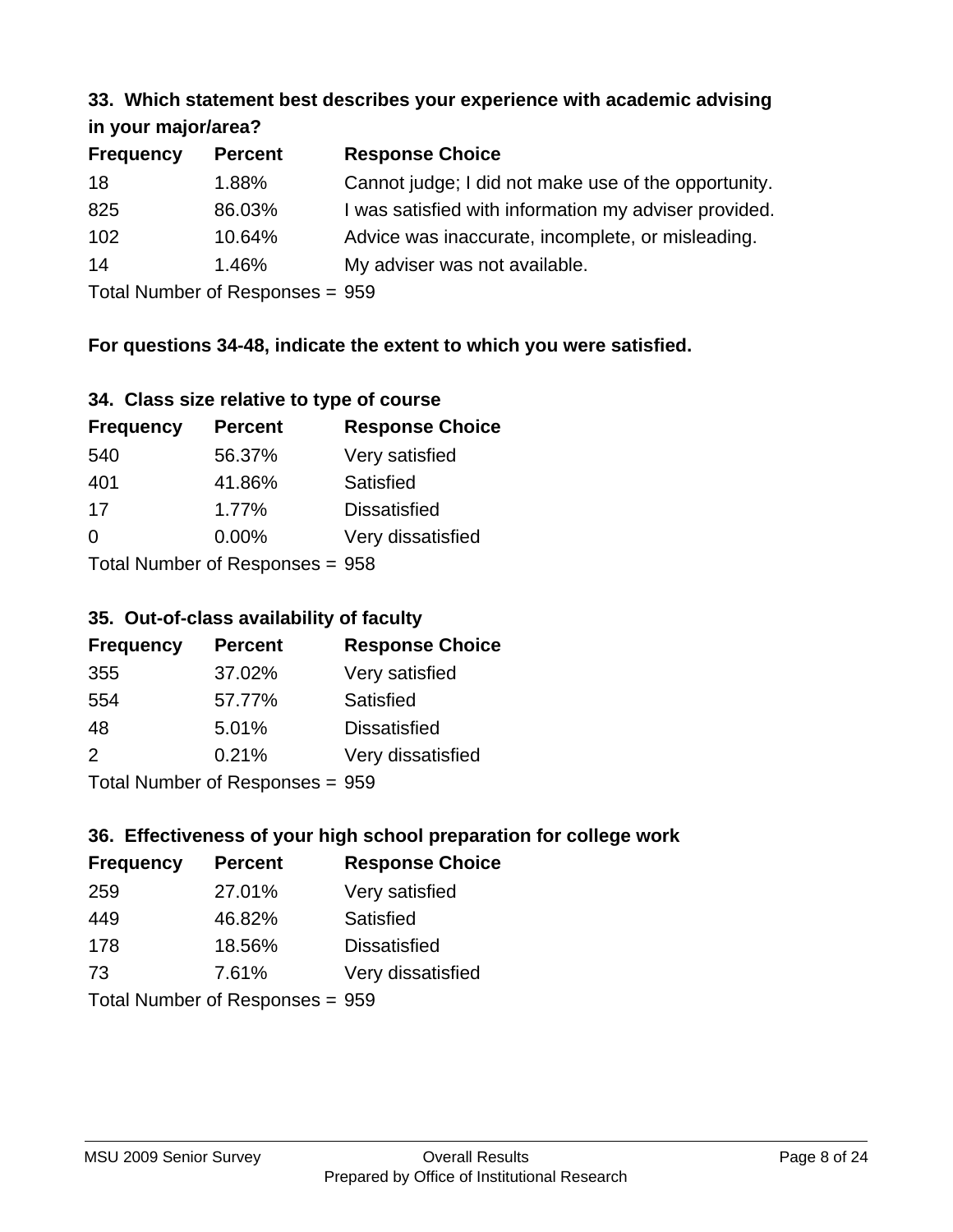### **37. Fairness of faculty in their treatment of individual students**

| <b>Frequency</b> | <b>Percent</b> | <b>Response Choice</b> |
|------------------|----------------|------------------------|
| 323              | 33.68%         | Very satisfied         |
| 550              | 57.35%         | Satisfied              |
| 73               | 7.61%          | <b>Dissatisfied</b>    |
| 13               | 1.36%          | Very dissatisfied      |
|                  |                |                        |

Total Number of Responses = 959

### **38. Overall quality of instruction at Murray State**

| <b>Frequency</b> | <b>Percent</b>                  | <b>Response Choice</b> |
|------------------|---------------------------------|------------------------|
| 338              | 35.25%                          | Very satisfied         |
| 580              | 60.48%                          | Satisfied              |
| 38               | 3.96%                           | <b>Dissatisfied</b>    |
| 3                | 0.31%                           | Very dissatisfied      |
|                  | Total Number of Responses = 959 |                        |

**39. Quality of instruction in University Studies (General Education) courses**

| <b>Frequency</b> | <b>Percent</b>                  | <b>Response Choice</b> |
|------------------|---------------------------------|------------------------|
| 220              | 23.28%                          | Very satisfied         |
| 625              | 66.14%                          | Satisfied              |
| 87               | 9.21%                           | <b>Dissatisfied</b>    |
| 13               | 1.38%                           | Very dissatisfied      |
|                  | Total Number of Responses = 945 |                        |

#### **40. Quality of instruction in your major**

| <b>Frequency</b>                | <b>Percent</b> | <b>Response Choice</b> |
|---------------------------------|----------------|------------------------|
| 496                             | 51.83%         | Very satisfied         |
| 424                             | 44.31%         | Satisfied              |
| 33                              | 3.45%          | <b>Dissatisfied</b>    |
| $\overline{4}$                  | 0.42%          | Very dissatisfied      |
| Total Number of Responses = 957 |                |                        |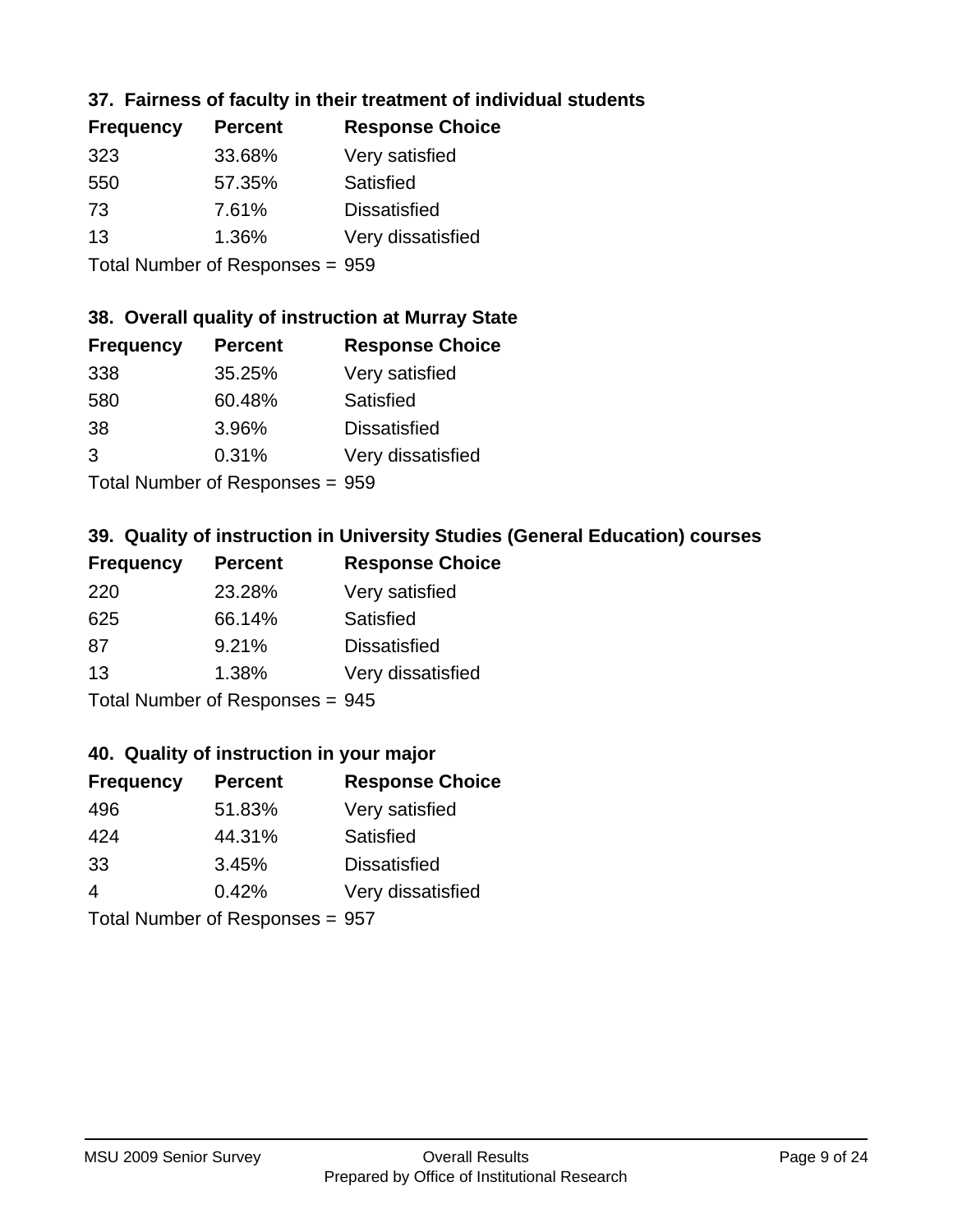### **41. Clarity of program objectives in your major**

| <b>Frequency</b> | <b>Percent</b> | <b>Response Choice</b> |
|------------------|----------------|------------------------|
| 389              | 40.65%         | Very satisfied         |
| 515              | 53.81%         | Satisfied              |
| 49               | 5.12%          | <b>Dissatisfied</b>    |
| 4                | 0.42%          | Very dissatisfied      |
|                  |                |                        |

Total Number of Responses = 957

#### **42. Intellectual challenge of the academic program**

| <b>Frequency</b> | <b>Percent</b> | <b>Response Choice</b> |
|------------------|----------------|------------------------|
| 398              | 41.54%         | Very satisfied         |
| 530              | 55.32%         | Satisfied              |
| 27               | 2.82%          | <b>Dissatisfied</b>    |
| 3                | 0.31%          | Very dissatisfied      |
|                  |                |                        |

Total Number of Responses = 958

### **43. Encouragement and information from your major department for employment after graduation**

| <b>Frequency</b> | <b>Percent</b> | <b>Response Choice</b> |
|------------------|----------------|------------------------|
| 298              | 31.57%         | Very satisfied         |
| 456              | 48.31%         | Satisfied              |
| 164              | 17.37%         | <b>Dissatisfied</b>    |
| 26               | 2.75%          | Very dissatisfied      |
|                  |                |                        |

Total Number of Responses = 944

### **44. Availability of opportunities to engage in a faculty-mentored research,**

### **scholarly, or creative project in your area of study/interest**

| <b>Frequency</b> | <b>Percent</b> | <b>Response Choice</b> |
|------------------|----------------|------------------------|
| 224              | 23.83%         | Very satisfied         |
| 503              | 53.51%         | Satisfied              |
| 189              | 20.11%         | <b>Dissatisfied</b>    |
| 24               | 2.55%          | Very dissatisfied      |
|                  |                |                        |

Total Number of Responses = 940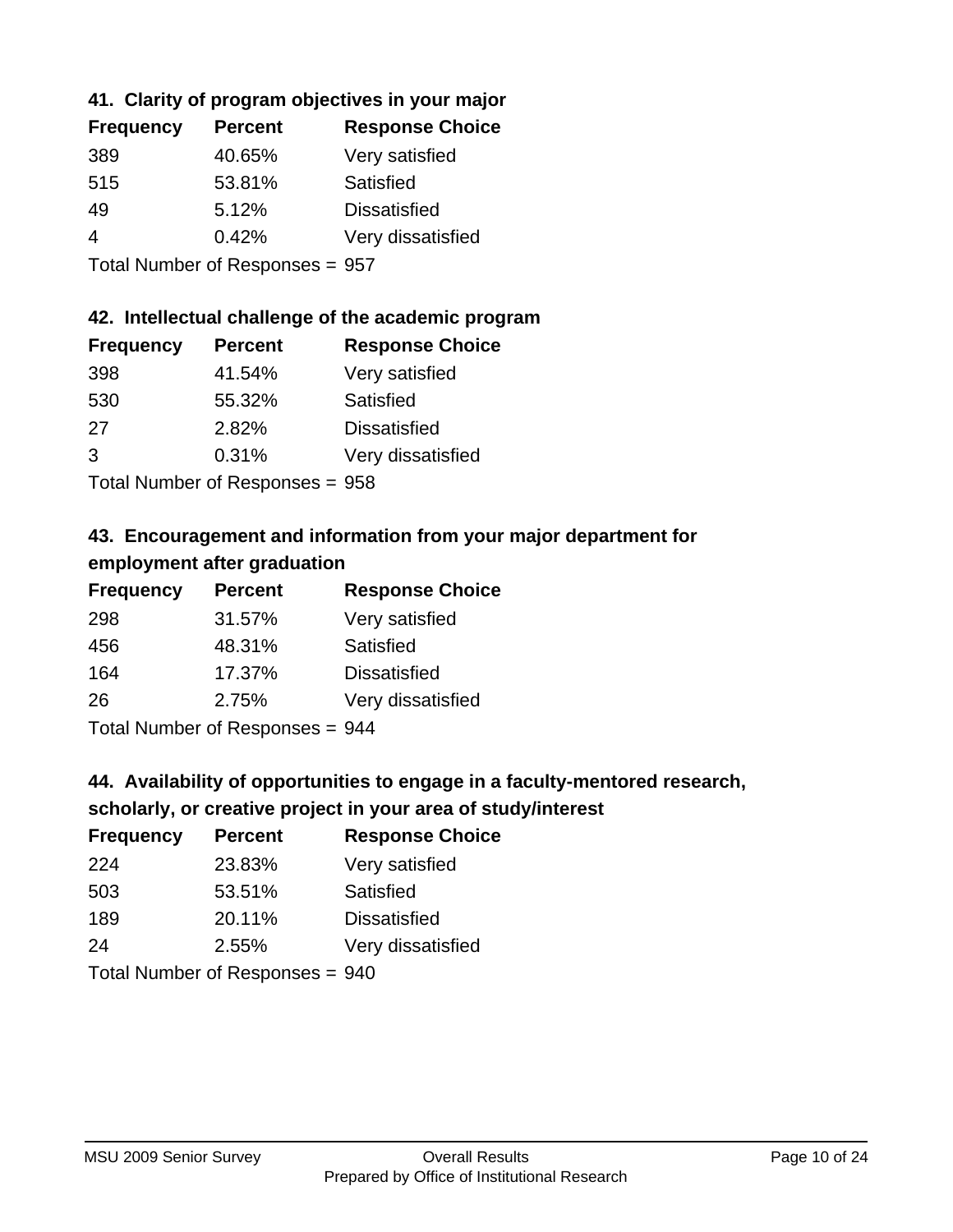#### **45. Library hours**

| <b>Frequency</b> | <b>Percent</b>              | <b>Response Choice</b> |
|------------------|-----------------------------|------------------------|
| 283              | 29.98%                      | Very satisfied         |
| 556              | 58.90%                      | Satisfied              |
| 71               | 7.52%                       | <b>Dissatisfied</b>    |
| 34               | 3.60%                       | Very dissatisfied      |
|                  | Tatal Massakan af Dagmannar |                        |

Total Number of Responses = 944

#### **46. Effectiveness of library personnel in meeting your information needs**

| <b>Frequency</b> | <b>Percent</b>            | <b>Response Choice</b> |
|------------------|---------------------------|------------------------|
| 254              | 26.99%                    | Very satisfied         |
| 595              | 63.23%                    | Satisfied              |
| 76               | 8.08%                     | <b>Dissatisfied</b>    |
| 16               | 1.70%                     | Very dissatisfied      |
|                  | Total Number of Deepensee |                        |

Total Number of Responses = 941

#### **47. Access to library resources on hand**

| <b>Frequency</b>                | <b>Percent</b> | <b>Response Choice</b> |
|---------------------------------|----------------|------------------------|
| 244                             | 25.82%         | Very satisfied         |
| 580                             | 61.38%         | Satisfied              |
| 94                              | 9.95%          | <b>Dissatisfied</b>    |
| 27                              | 2.86%          | Very dissatisfied      |
| Total Number of Responses = 945 |                |                        |

#### **48. Electronic access to library resources**

| <b>Frequency</b>                | <b>Percent</b> | <b>Response Choice</b> |
|---------------------------------|----------------|------------------------|
| 315                             | 33.19%         | Very satisfied         |
| 519                             | 54.69%         | Satisfied              |
| 90                              | 9.48%          | <b>Dissatisfied</b>    |
| 25                              | 2.63%          | Very dissatisfied      |
| Total Number of Responses = 949 |                |                        |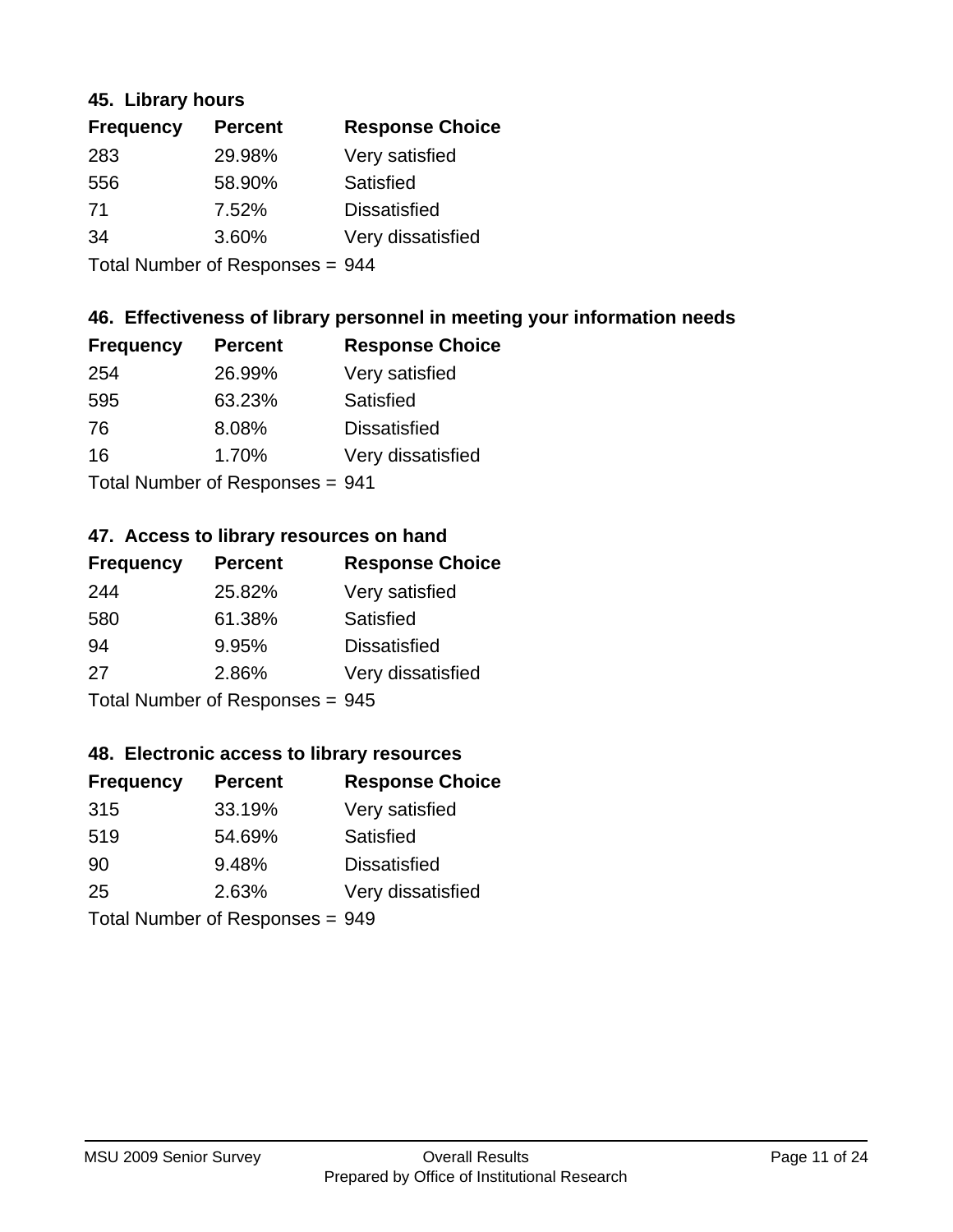**was in helping you achieve these goals. For questions 49-55, please indicate how effective University Studies at MSU** 

### **49. Writing Skills**

| <b>Frequency</b>                | <b>Percent</b> | <b>Response Choice</b> |
|---------------------------------|----------------|------------------------|
| 227                             | 24.62%         | Very effective         |
| 584                             | 63.34%         | Effective              |
| 99                              | 10.74%         | Ineffective            |
| 12                              | 1.30%          | Very ineffective       |
| Total Number of Responses = 922 |                |                        |

#### **50. Speaking Skills**

| <b>Frequency</b>                | <b>Percent</b> | <b>Response Choice</b> |
|---------------------------------|----------------|------------------------|
| 252                             | 27.45%         | Very effective         |
| 571                             | 62.20%         | Effective              |
| 87                              | 9.48%          | Ineffective            |
| 8                               | 0.87%          | Very ineffective       |
| Total Number of Responses = 918 |                |                        |

#### **51. Critical Thinking Skills**

| <b>Frequency</b> | <b>Percent</b>            | <b>Response Choice</b> |
|------------------|---------------------------|------------------------|
| 256              | 27.71%                    | Very effective         |
| 568              | 61.47%                    | Effective              |
| 87               | 9.42%                     | Ineffective            |
| 13               | 1.41%                     | Very ineffective       |
|                  | Total Number of Desponses |                        |

Total Number of Responses = 924

### **52. Computer Technology**

| <b>Frequency</b> | <b>Percent</b>                  | <b>Response Choice</b> |
|------------------|---------------------------------|------------------------|
| 225              | 24.40%                          | Very effective         |
| 563              | 61.06%                          | Effective              |
| 109              | 11.82%                          | Ineffective            |
| 25               | 2.71%                           | Very ineffective       |
|                  | Total Number of Responses = 922 |                        |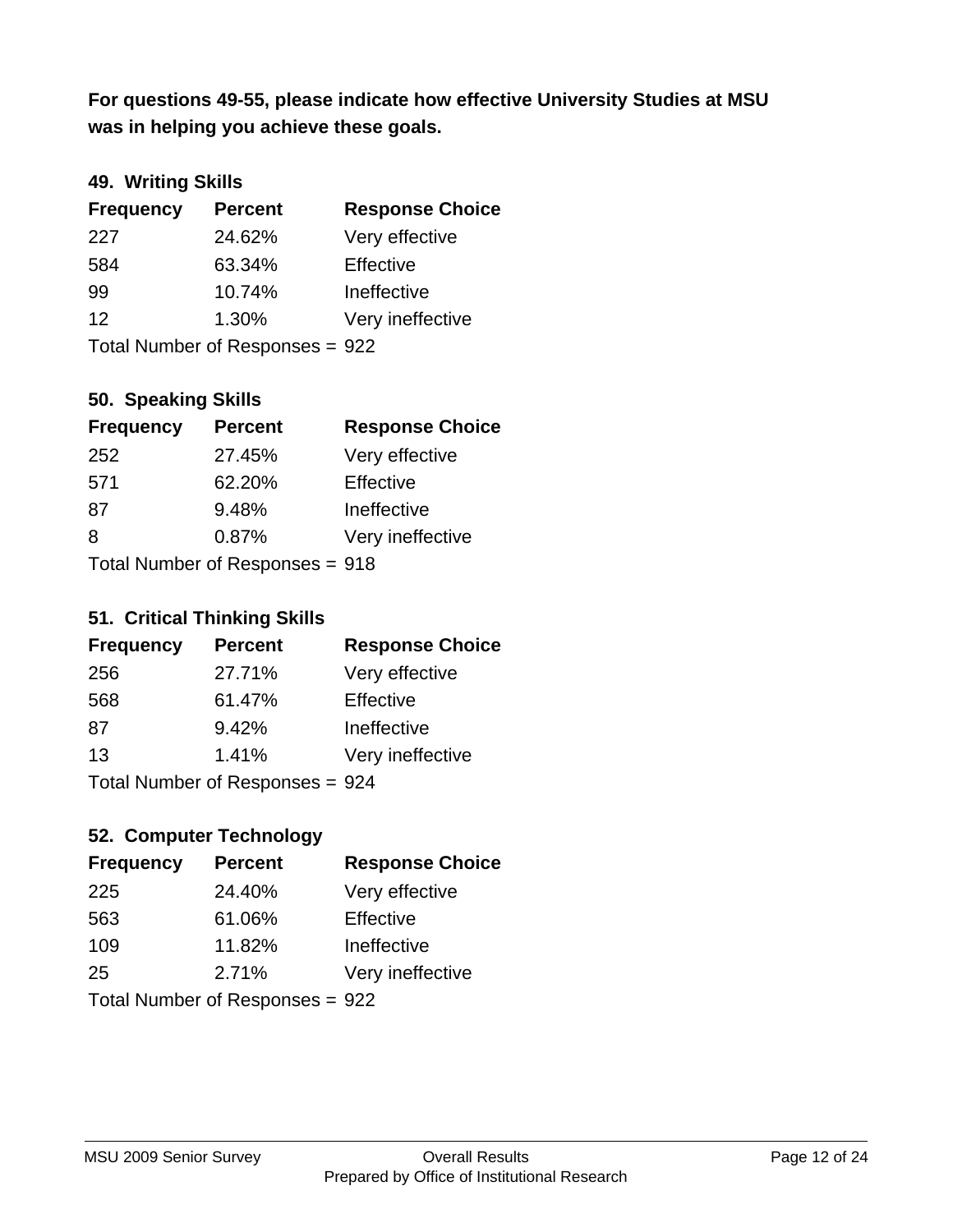### **53. General Knowledge in the liberal arts and sciences**

| <b>Frequency</b> | <b>Percent</b> | <b>Response Choice</b> |
|------------------|----------------|------------------------|
| 214              | 23.16%         | Very effective         |
| 601              | 65.04%         | Effective              |
| 92               | 9.96%          | Ineffective            |
| 17               | 1.84%          | Very ineffective       |
|                  |                |                        |

Total Number of Responses = 924

### **54. International Perspectives**

| <b>Frequency</b> | <b>Percent</b>                  | <b>Response Choice</b> |
|------------------|---------------------------------|------------------------|
| 186              | 20.24%                          | Very effective         |
| 510              | 55.50%                          | Effective              |
| 192              | 20.89%                          | Ineffective            |
| 31               | 3.37%                           | Very ineffective       |
|                  | Total Number of Responses = 919 |                        |

#### **55. Stimulation of interest in areas outside your chosen field of study**

| <b>Frequency</b>                | <b>Percent</b> | <b>Response Choice</b> |
|---------------------------------|----------------|------------------------|
| 198                             | 21.55%         | Very effective         |
| 535                             | 58.22%         | Effective              |
| 153                             | 16.65%         | Ineffective            |
| 33                              | 3.59%          | Very ineffective       |
| Total Number of Responses = 919 |                |                        |

### **For questions 56-83, please indicate how satisfactorily the following met your needs**

#### **56. African-American Student Services**

| <b>Frequency</b> | <b>Percent</b>                  | <b>Response Choice</b> |
|------------------|---------------------------------|------------------------|
| 892              | 94.49%                          | Did not use            |
| 27               | 2.86%                           | Very satisfied         |
| 14               | 1.48%                           | Satisfied              |
| 7                | 0.74%                           | <b>Dissatisfied</b>    |
| $\overline{4}$   | 0.42%                           | Very dissatisfied      |
|                  | Total Number of Responses = 944 |                        |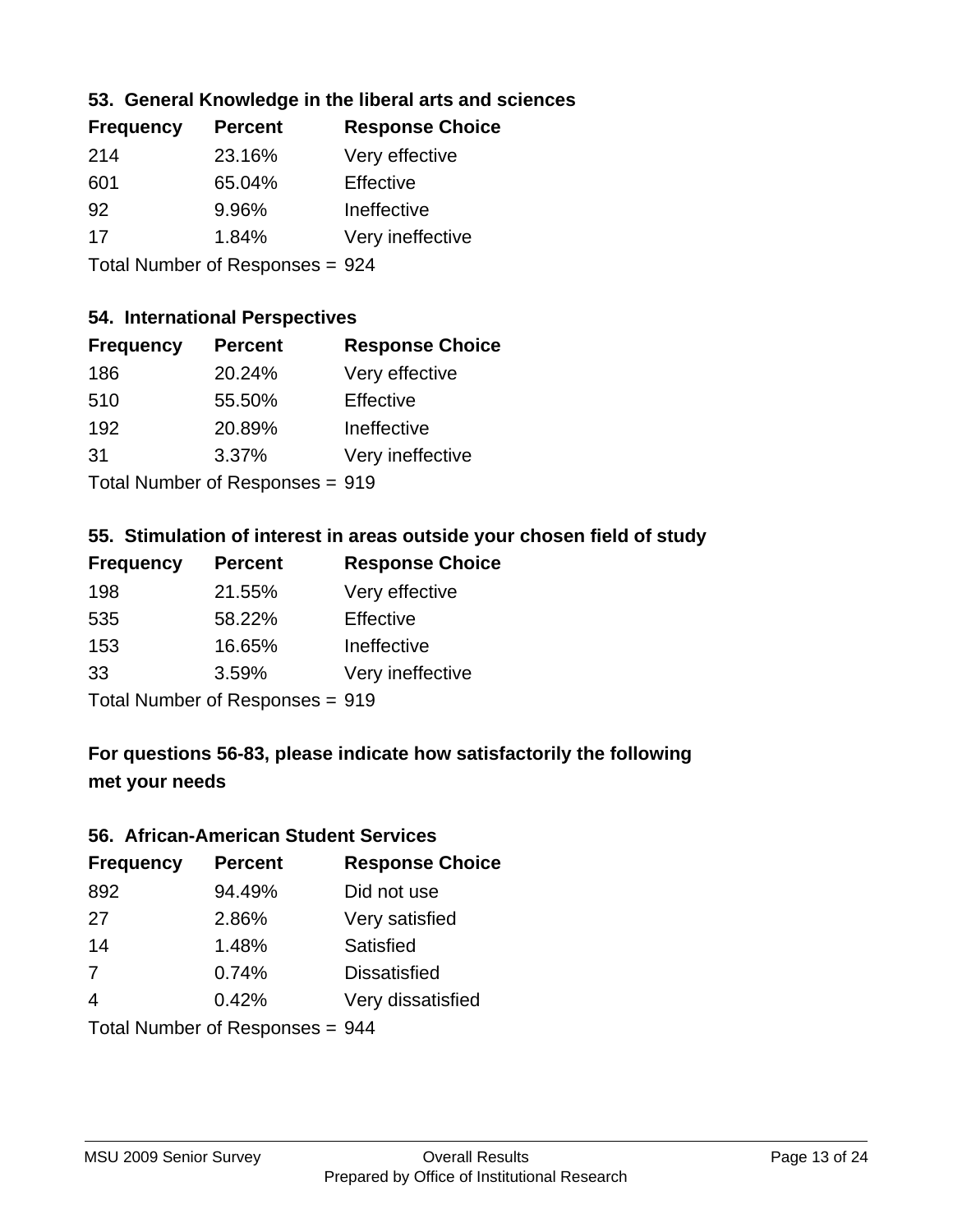#### **57. Career Services Office**

| <b>Frequency</b> | <b>Percent</b> | <b>Response Choice</b> |
|------------------|----------------|------------------------|
| 526              | 55.78%         | Did not use            |
| 184              | 19.51%         | Very satisfied         |
| 202              | 21.42%         | Satisfied              |
| 26               | 2.76%          | <b>Dissatisfied</b>    |
| 5                | 0.53%          | Very dissatisfied      |
|                  |                |                        |

Total Number of Responses = 943

### **58. Counseling and Testing Center**

| <b>Frequency</b> | <b>Percent</b>                   | <b>Response Choice</b> |
|------------------|----------------------------------|------------------------|
| 722              | 76.40%                           | Did not use            |
| 118              | 12.49%                           | Very satisfied         |
| 92               | 9.74%                            | <b>Satisfied</b>       |
| 10               | 1.06%                            | <b>Dissatisfied</b>    |
| 3                | 0.32%                            | Very dissatisfied      |
|                  | $Total Number of Denonce < 0.45$ |                        |

Total Number of Responses = 945

#### **59. Cultural programming and activities**

| <b>Frequency</b>          | <b>Percent</b> | <b>Response Choice</b> |
|---------------------------|----------------|------------------------|
| 764                       | 80.93%         | Did not use            |
| 83                        | 8.79%          | Very satisfied         |
| 93                        | 9.85%          | Satisfied              |
| 3                         | 0.32%          | <b>Dissatisfied</b>    |
| 1                         | 0.11%          | Very dissatisfied      |
| Total Number of Desponses |                |                        |

Total Number of Responses = 944

#### **60. E-study courses**

| <b>Frequency</b> | <b>Percent</b>                  | <b>Response Choice</b> |
|------------------|---------------------------------|------------------------|
| 413              | 43.61%                          | Did not use            |
| 281              | 29.67%                          | Very satisfied         |
| 237              | 25.03%                          | Satisfied              |
| 14               | 1.48%                           | <b>Dissatisfied</b>    |
| 2                | 0.21%                           | Very dissatisfied      |
|                  | Total Number of Responses = 947 |                        |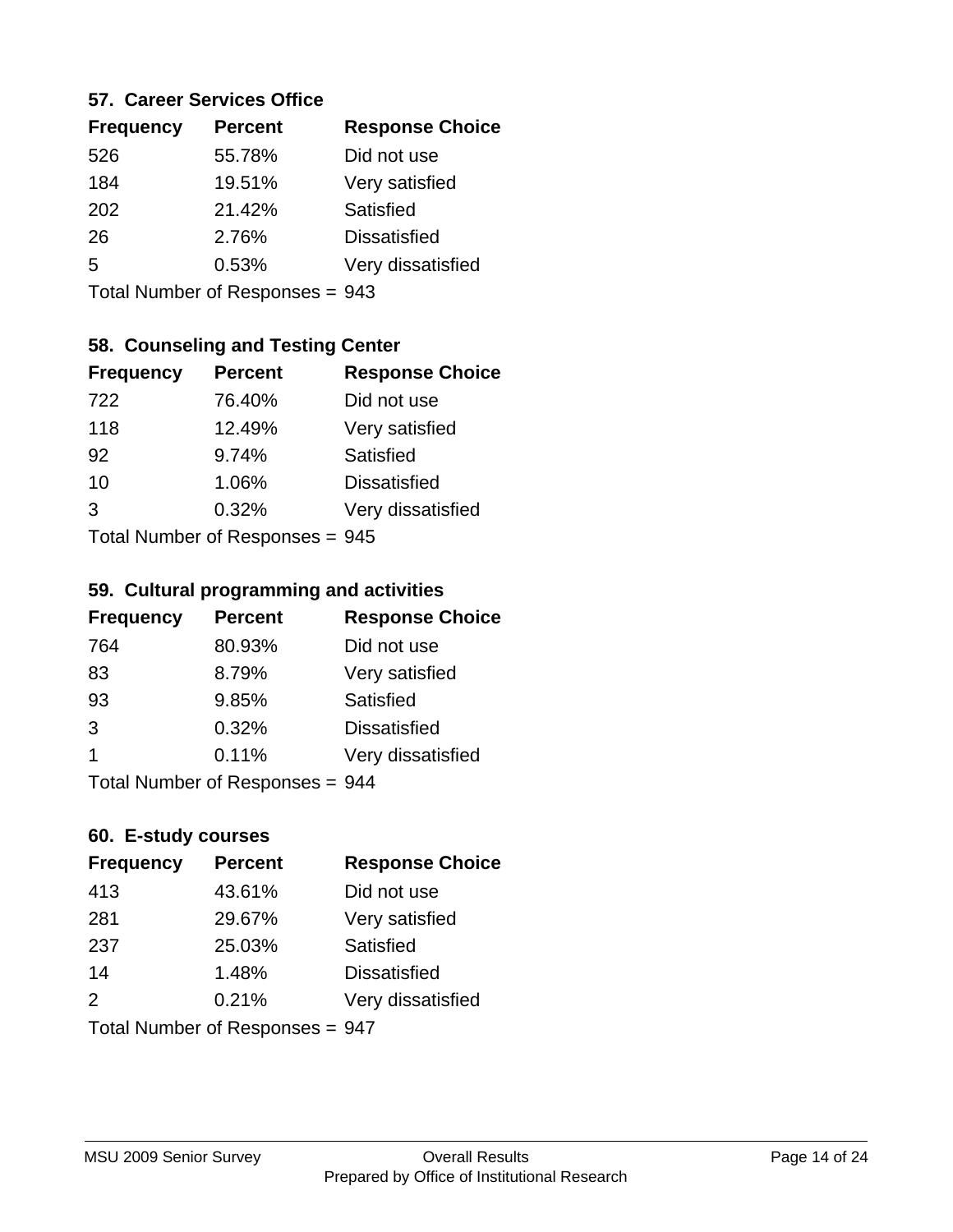#### **61. Food Services**

| <b>Frequency</b> | <b>Percent</b> | <b>Response Choice</b> |
|------------------|----------------|------------------------|
| 332              | 35.17%         | Did not use            |
| 149              | 15.78%         | Very satisfied         |
| 312              | 33.05%         | Satisfied              |
| 107              | 11.33%         | <b>Dissatisfied</b>    |
| 44               | 4.66%          | Very dissatisfied      |
|                  |                |                        |

Total Number of Responses = 944

### **62. Greek life and activities**

| <b>Frequency</b> | <b>Percent</b>                  | <b>Response Choice</b> |
|------------------|---------------------------------|------------------------|
| 710              | 75.45%                          | Did not use            |
| 132              | 14.03%                          | Very satisfied         |
| 76               | 8.08%                           | Satisfied              |
| 15               | 1.59%                           | <b>Dissatisfied</b>    |
| 8                | 0.85%                           | Very dissatisfied      |
|                  | Total Number of Responses = 941 |                        |

#### **63. Health Services**

| <b>Frequency</b>          | <b>Percent</b> | <b>Response Choice</b> |
|---------------------------|----------------|------------------------|
| 479                       | 50.80%         | Did not use            |
| 159                       | 16.86%         | Very satisfied         |
| 215                       | 22.80%         | Satisfied              |
| 64                        | 6.79%          | <b>Dissatisfied</b>    |
| 26                        | 2.76%          | Very dissatisfied      |
| Total Number of Deconoped |                |                        |

Total Number of Responses = 943

### **64. Honor Societies/Departmental Clubs/Special Interest Organizations**

| <b>Frequency</b> | <b>Percent</b>                  | <b>Response Choice</b> |
|------------------|---------------------------------|------------------------|
| 460              | 48.88%                          | Did not use            |
| 235              | 24.97%                          | Very satisfied         |
| 226              | 24.02%                          | Satisfied              |
| 16               | 1.70%                           | <b>Dissatisfied</b>    |
| $\overline{4}$   | 0.43%                           | Very dissatisfied      |
|                  | Total Number of Responses = 941 |                        |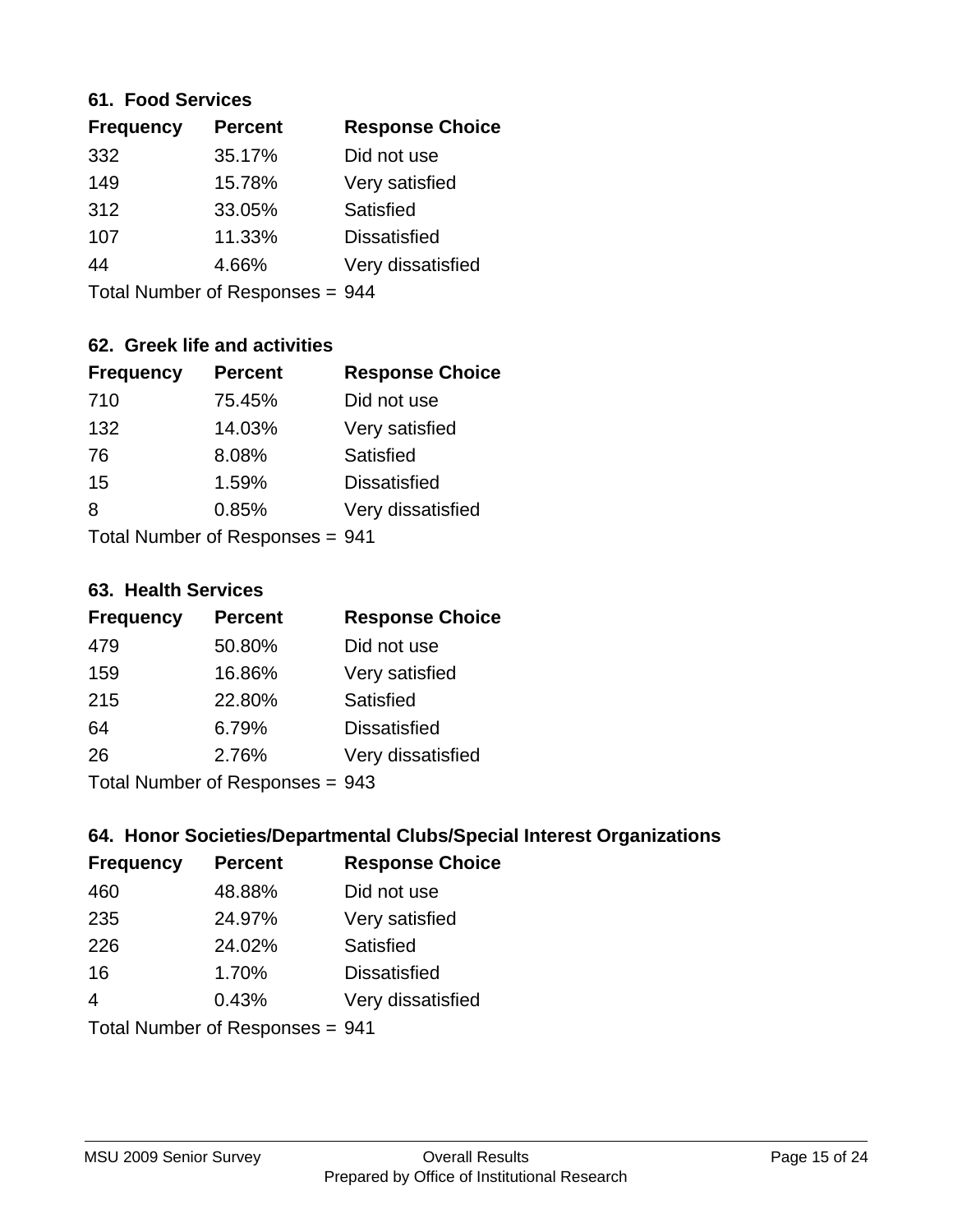#### **65. International Programs and activities**

| <b>Frequency</b> | <b>Percent</b> | <b>Response Choice</b> |
|------------------|----------------|------------------------|
| 765              | 81.38%         | Did not use            |
| 88               | 9.36%          | Very satisfied         |
| 80               | 8.51%          | Satisfied              |
| .5               | 0.53%          | <b>Dissatisfied</b>    |
| $\mathcal{P}$    | 0.21%          | Very dissatisfied      |
|                  |                |                        |

Total Number of Responses = 940

### **66. International student support services**

| <b>Frequency</b>          | <b>Percent</b> | <b>Response Choice</b> |
|---------------------------|----------------|------------------------|
| 858                       | 91.28%         | Did not use            |
| 37                        | 3.94%          | Very satisfied         |
| 34                        | 3.62%          | Satisfied              |
| 10                        | 1.06%          | <b>Dissatisfied</b>    |
|                           | 0.11%          | Very dissatisfied      |
| Total Number of Desponses |                |                        |

Total Number of Responses = 940

#### **67. Intramural Sports and Recreation**

| <b>Frequency</b>          | <b>Percent</b> | <b>Response Choice</b> |
|---------------------------|----------------|------------------------|
| 611                       | 64.79%         | Did not use            |
| 167                       | 17.71%         | Very satisfied         |
| 137                       | 14.53%         | Satisfied              |
| 23                        | 2.44%          | <b>Dissatisfied</b>    |
| .5                        | 0.53%          | Very dissatisfied      |
| Total Number of Desponses |                |                        |

Total Number of Responses = 943

### **68. Lowry Center/Community College**

| <b>Frequency</b> | <b>Percent</b>                  | <b>Response Choice</b> |
|------------------|---------------------------------|------------------------|
| 760              | 80.51%                          | Did not use            |
| 106              | 11.23%                          | Very satisfied         |
| 65               | 6.89%                           | Satisfied              |
| 10               | 1.06%                           | <b>Dissatisfied</b>    |
| 3                | 0.32%                           | Very dissatisfied      |
|                  | Total Number of Responses = 944 |                        |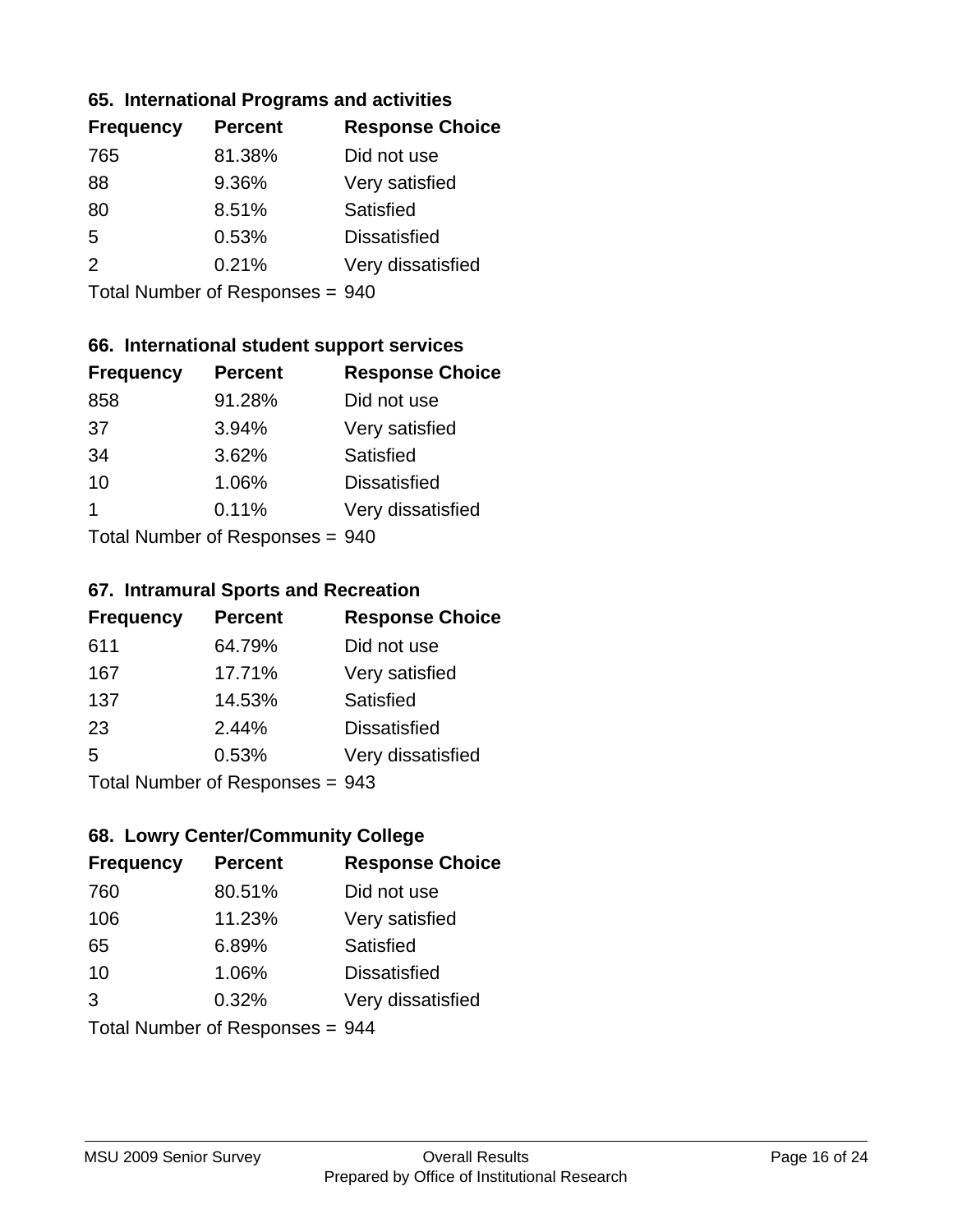### **69. Library**

| <b>Frequency</b> | <b>Percent</b> | <b>Response Choice</b> |
|------------------|----------------|------------------------|
| 165              | 17.44%         | Did not use            |
| 388              | 41.01%         | Very satisfied         |
| 337              | 35.62%         | Satisfied              |
| 45               | 4.76%          | <b>Dissatisfied</b>    |
| 11               | 1.16%          | Very dissatisfied      |
|                  |                |                        |

Total Number of Responses = 946

### **70. MAP Report**

| <b>Frequency</b>                | <b>Percent</b> | <b>Response Choice</b> |
|---------------------------------|----------------|------------------------|
| 36                              | 3.81%          | Did not use            |
| 345                             | 36.47%         | Very satisfied         |
| 389                             | 41.12%         | Satisfied              |
| 137                             | 14.48%         | <b>Dissatisfied</b>    |
| 39                              | 4.12%          | Very dissatisfied      |
| Total Number of Responses = 946 |                |                        |

#### **71. MSU Web site**

| <b>Frequency</b>                | <b>Percent</b> | <b>Response Choice</b> |
|---------------------------------|----------------|------------------------|
| 22                              | 2.32%          | Did not use            |
| 556                             | 58.53%         | Very satisfied         |
| 347                             | 36.53%         | Satisfied              |
| 19                              | 2.00%          | <b>Dissatisfied</b>    |
| 6                               | 0.63%          | Very dissatisfied      |
| Total Number of Responses = 950 |                |                        |

### **72. NCAA Sports**

| <b>Frequency</b>                | <b>Percent</b> | <b>Response Choice</b> |
|---------------------------------|----------------|------------------------|
| 592                             | 62.85%         | Did not use            |
| 131                             | 13.91%         | Very satisfied         |
| 180                             | 19.11%         | Satisfied              |
| 33                              | 3.50%          | <b>Dissatisfied</b>    |
| 6                               | 0.64%          | Very dissatisfied      |
| Total Number of Responses = 942 |                |                        |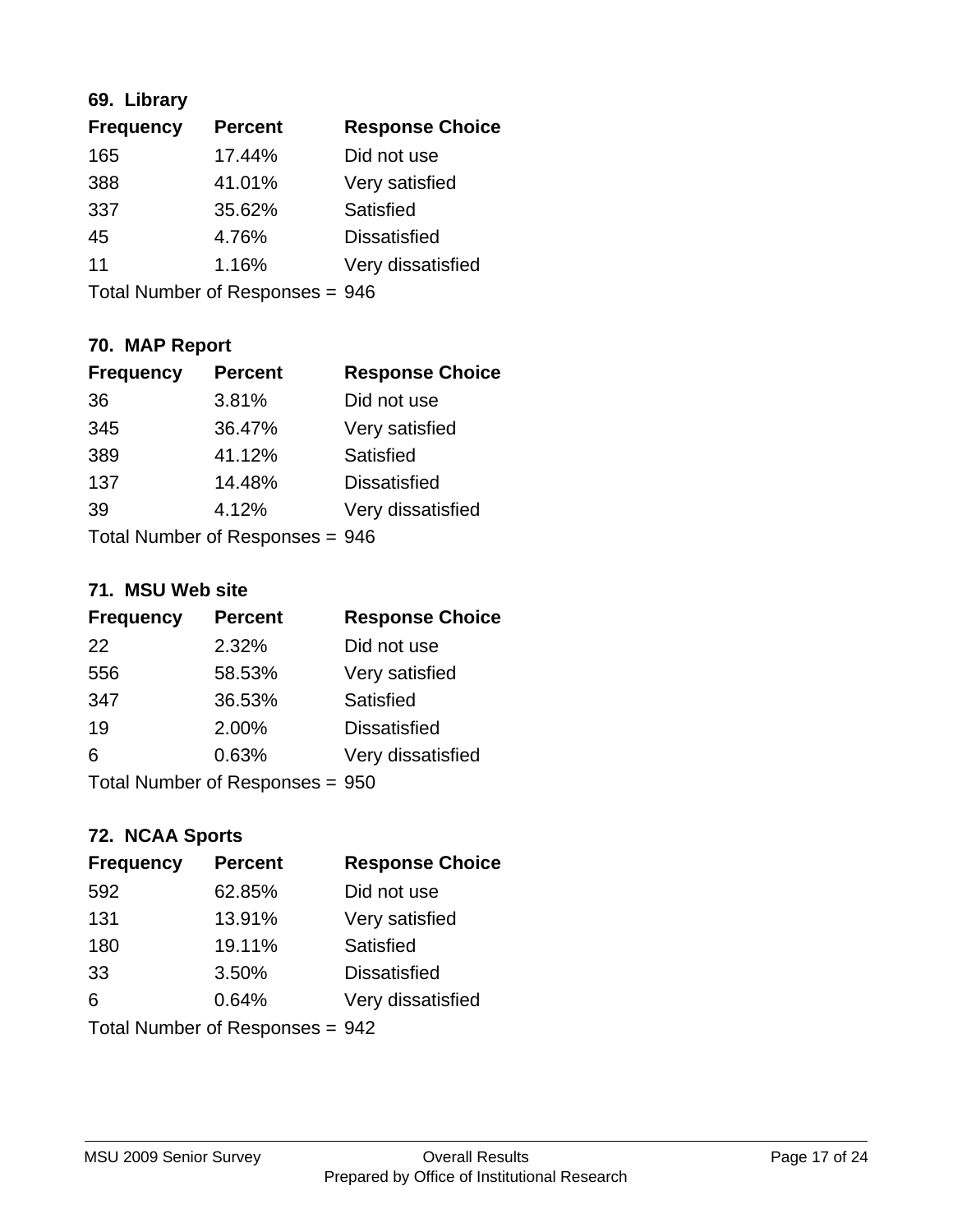### **73. Online courses that are not e-study**

| <b>Frequency</b> | <b>Percent</b> | <b>Response Choice</b> |
|------------------|----------------|------------------------|
| 660              | 70.82%         | Did not use            |
| 136              | 14.59%         | Very satisfied         |
| 120              | 12.88%         | Satisfied              |
| 14               | 1.50%          | <b>Dissatisfied</b>    |
| $\mathcal{P}$    | 0.21%          | Very dissatisfied      |
|                  |                |                        |

Total Number of Responses = 932

### **74. Racer Touch Registration**

| <b>Frequency</b>                | <b>Percent</b> | <b>Response Choice</b> |
|---------------------------------|----------------|------------------------|
| 32                              | 3.41%          | Did not use            |
| 288                             | 30.70%         | Very satisfied         |
| 309                             | 32.94%         | Satisfied              |
| 189                             | 20.15%         | <b>Dissatisfied</b>    |
| 120                             | 12.79%         | Very dissatisfied      |
| Total Number of Responses = 938 |                |                        |

#### **75. Residential College programming and activities**

| <b>Frequency</b>                | <b>Percent</b> | <b>Response Choice</b> |
|---------------------------------|----------------|------------------------|
| 460                             | 49.20%         | Did not use            |
| 183                             | 19.57%         | Very satisfied         |
| 251                             | 26.84%         | <b>Satisfied</b>       |
| 35                              | 3.74%          | <b>Dissatisfied</b>    |
| 6                               | 0.64%          | Very dissatisfied      |
| Total Number of Responses = 935 |                |                        |

#### **76. Scholarships/grants/student employment**

| <b>Frequency</b>                | <b>Percent</b> | <b>Response Choice</b> |
|---------------------------------|----------------|------------------------|
| 244                             | 26.07%         | Did not use            |
| 307                             | 32.80%         | Very satisfied         |
| 281                             | 30.02%         | Satisfied              |
| 84                              | 8.97%          | <b>Dissatisfied</b>    |
| 20                              | 2.14%          | Very dissatisfied      |
| Total Number of Responses = 936 |                |                        |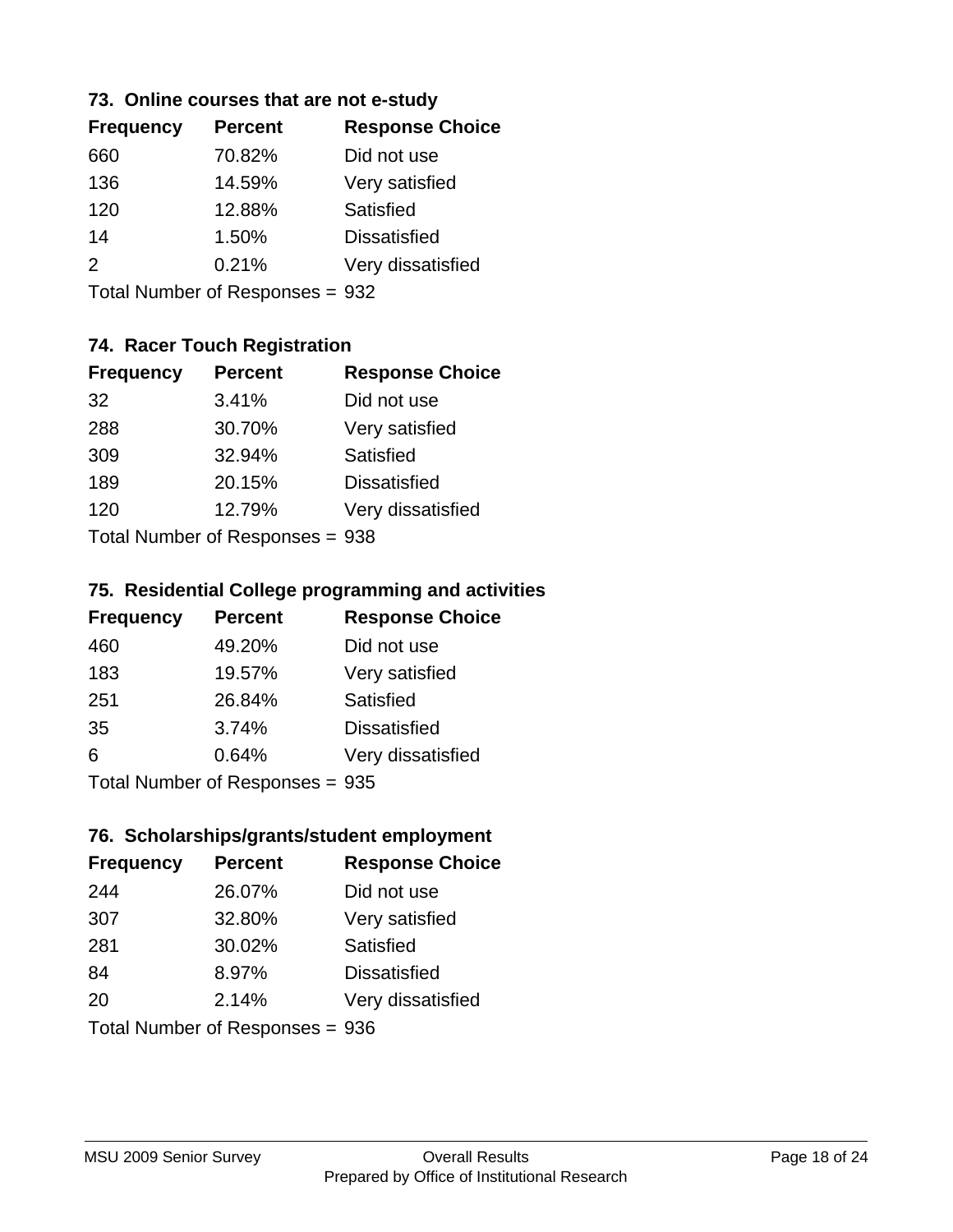#### **77. Security Services**

| <b>Frequency</b> | <b>Percent</b> | <b>Response Choice</b> |
|------------------|----------------|------------------------|
| 575              | 61.56%         | Did not use            |
| 137              | 14.67%         | Very satisfied         |
| 184              | 19.70%         | Satisfied              |
| 33               | 3.53%          | <b>Dissatisfied</b>    |
| 5                | 0.54%          | Very dissatisfied      |
|                  |                |                        |

Total Number of Responses = 934

### **78. Services for non-traditional students**

| <b>Frequency</b>          | <b>Percent</b> | <b>Response Choice</b> |
|---------------------------|----------------|------------------------|
| 780                       | 83.78%         | Did not use            |
| 90                        | 9.67%          | Very satisfied         |
| 44                        | 4.73%          | <b>Satisfied</b>       |
| 12                        | 1.29%          | <b>Dissatisfied</b>    |
| $\overline{5}$            | 0.54%          | Very dissatisfied      |
| Total Number of Desponses |                |                        |

Total Number of Responses = 931

### **79. Student Support Services (Trio)**

| <b>Frequency</b> | <b>Percent</b>                  | <b>Response Choice</b> |
|------------------|---------------------------------|------------------------|
| 834              | 89.68%                          | Did not use            |
| 54               | 5.81%                           | Very satisfied         |
| 34               | 3.66%                           | Satisfied              |
| 8                | 0.86%                           | <b>Dissatisfied</b>    |
| 0                | 0.00%                           | Very dissatisfied      |
|                  | Total Number of Responses = 930 |                        |

### **80. Student PIN System**

| <b>Frequency</b>                | <b>Percent</b> | <b>Response Choice</b> |
|---------------------------------|----------------|------------------------|
| 21                              | 2.24%          | Did not use            |
| 418                             | 44.56%         | Very satisfied         |
| 405                             | 43.18%         | Satisfied              |
| 79                              | 8.42%          | <b>Dissatisfied</b>    |
| 15                              | 1.60%          | Very dissatisfied      |
| Total Number of Responses = 938 |                |                        |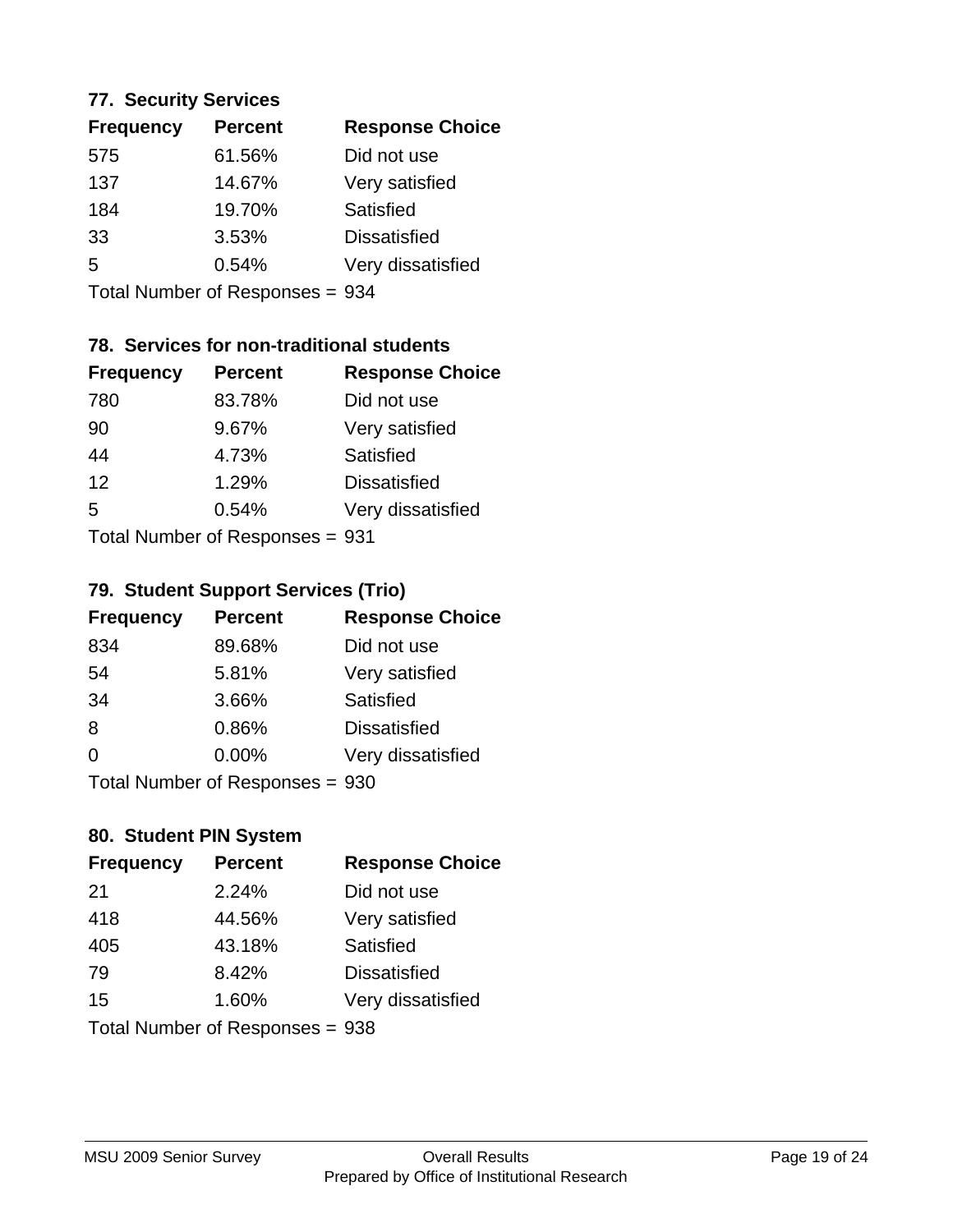### **81. Student Records/Transcript Services**

| <b>Frequency</b> | <b>Percent</b> | <b>Response Choice</b> |
|------------------|----------------|------------------------|
| 168              | 17.97%         | Did not use            |
| 277              | 29.63%         | Very satisfied         |
| 394              | 42.14%         | Satisfied              |
| 73               | 7.81%          | <b>Dissatisfied</b>    |
| 23               | 2.46%          | Very dissatisfied      |
|                  |                |                        |

Total Number of Responses = 935

### **82. Computer and Internet access for study and research needs**

| <b>Frequency</b>          | <b>Percent</b> | <b>Response Choice</b> |
|---------------------------|----------------|------------------------|
| 129                       | 13.80%         | Did not use            |
| 406                       | 43.42%         | Very satisfied         |
| 357                       | 38.18%         | Satisfied              |
| 31                        | 3.32%          | <b>Dissatisfied</b>    |
| 12                        | 1.28%          | Very dissatisfied      |
| Total Number of Deepersee |                |                        |

Total Number of Responses = 935

#### **83. Women's Center**

| <b>Frequency</b> | <b>Percent</b> | <b>Response Choice</b> |
|------------------|----------------|------------------------|
| 828              | 88.75%         | Did not use            |
| 61               | 6.54%          | Very satisfied         |
| 31               | 3.32%          | <b>Satisfied</b>       |
| 12               | 1.29%          | <b>Dissatisfied</b>    |
| 1                | 0.11%          | Very dissatisfied      |
|                  |                | ^^^                    |

Total Number of Responses = 933

### **84. To what extent did you participate in Residential College activities?**

| <b>Frequency</b> | <b>Percent</b>                  | <b>Response Choice</b> |
|------------------|---------------------------------|------------------------|
| 502              | 53.35%                          | Did not participate    |
| 121              | 12.86%                          | Frequently             |
| 197              | 20.94%                          | Occasionally           |
| 121              | 12.86%                          | Seldom                 |
|                  | Total Number of Responses = 941 |                        |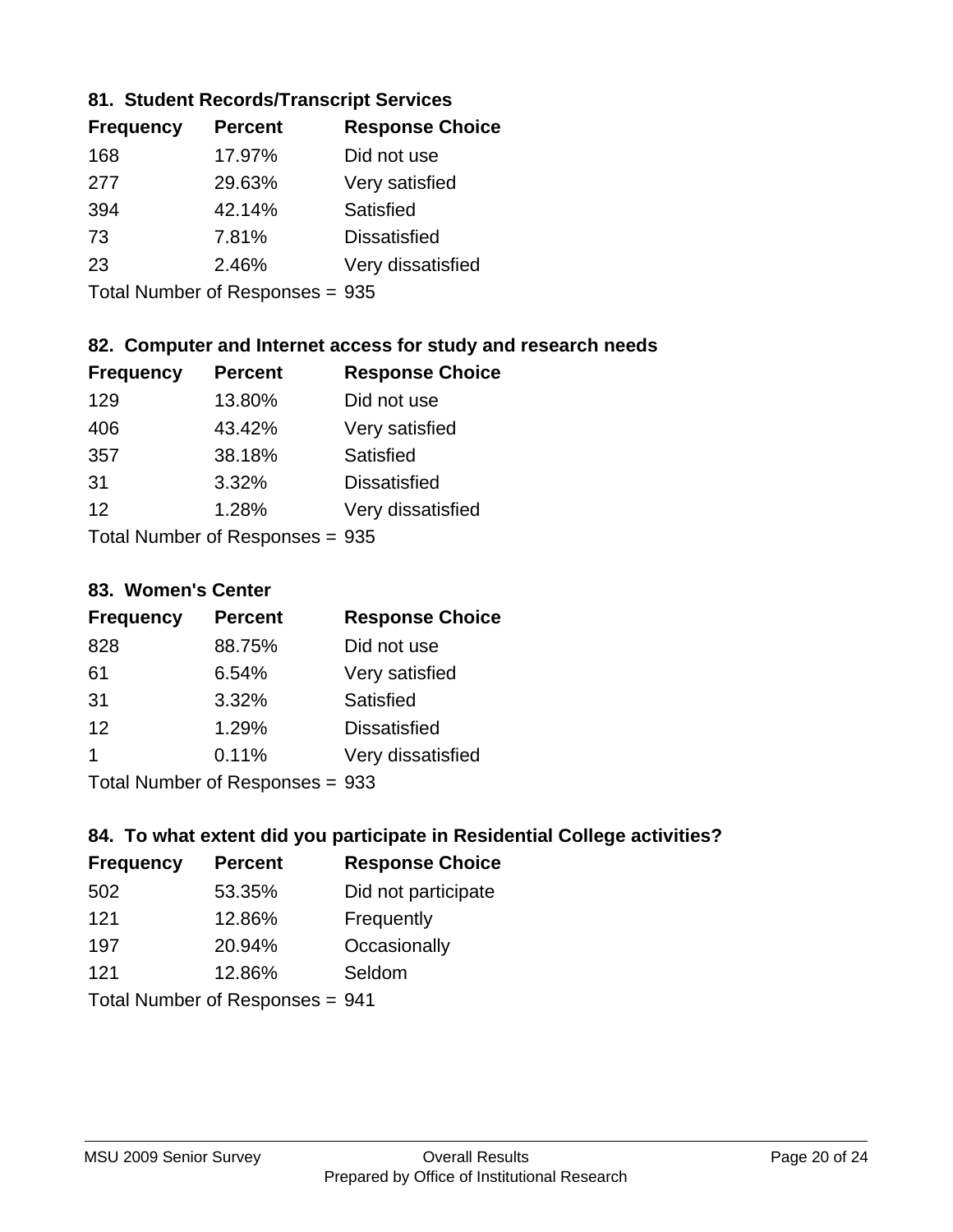| <b>Percent</b> | <b>Response Choice</b>                 |
|----------------|----------------------------------------|
| 38.68%         | Not familiar with Residential Colleges |
| 16.79%         | Very positive                          |
| 36.98%         | <b>Positive</b>                        |
| 5.63%          | <b>Negative</b>                        |
| 1.91%          | Very negative                          |
|                |                                        |

**85. Which phrase best describes your opinion of Residential Colleges?**

Total Number of Responses = 941

### **Questions 86-95**

**University Graduate." Please indicate how effective your MSU experience was in The University has formulated ten desired "Characteristics of the Murray State enhancing your abilities in each area.**

### **86. Engage in mature, independent and creative thought and express that thought effectively in oral and written communication;**

| <b>Frequency</b> | <b>Percent</b> | <b>Response Choice</b> |
|------------------|----------------|------------------------|
| 329              | 35.19%         | Very effective         |
| 559              | 59.79%         | Effective              |
| 40               | 4.28%          | Ineffective            |
| 7                | 0.75%          | Very ineffective       |
|                  |                |                        |

Total Number of Responses = 935

### **87. Understand and apply the critical and scientific methodologies that**

**academic disciplines employ to discover knowledge and ascertain its validity;**

| <b>Frequency</b> | <b>Percent</b>             | <b>Response Choice</b> |
|------------------|----------------------------|------------------------|
| 292              | 31.36%                     | Very effective         |
| 551              | 59.18%                     | Effective              |
| 77               | 8.27%                      | Ineffective            |
| 11               | 1.18%                      | Very ineffective       |
|                  | Total Number of Dononone – |                        |

Total Number of Responses = 931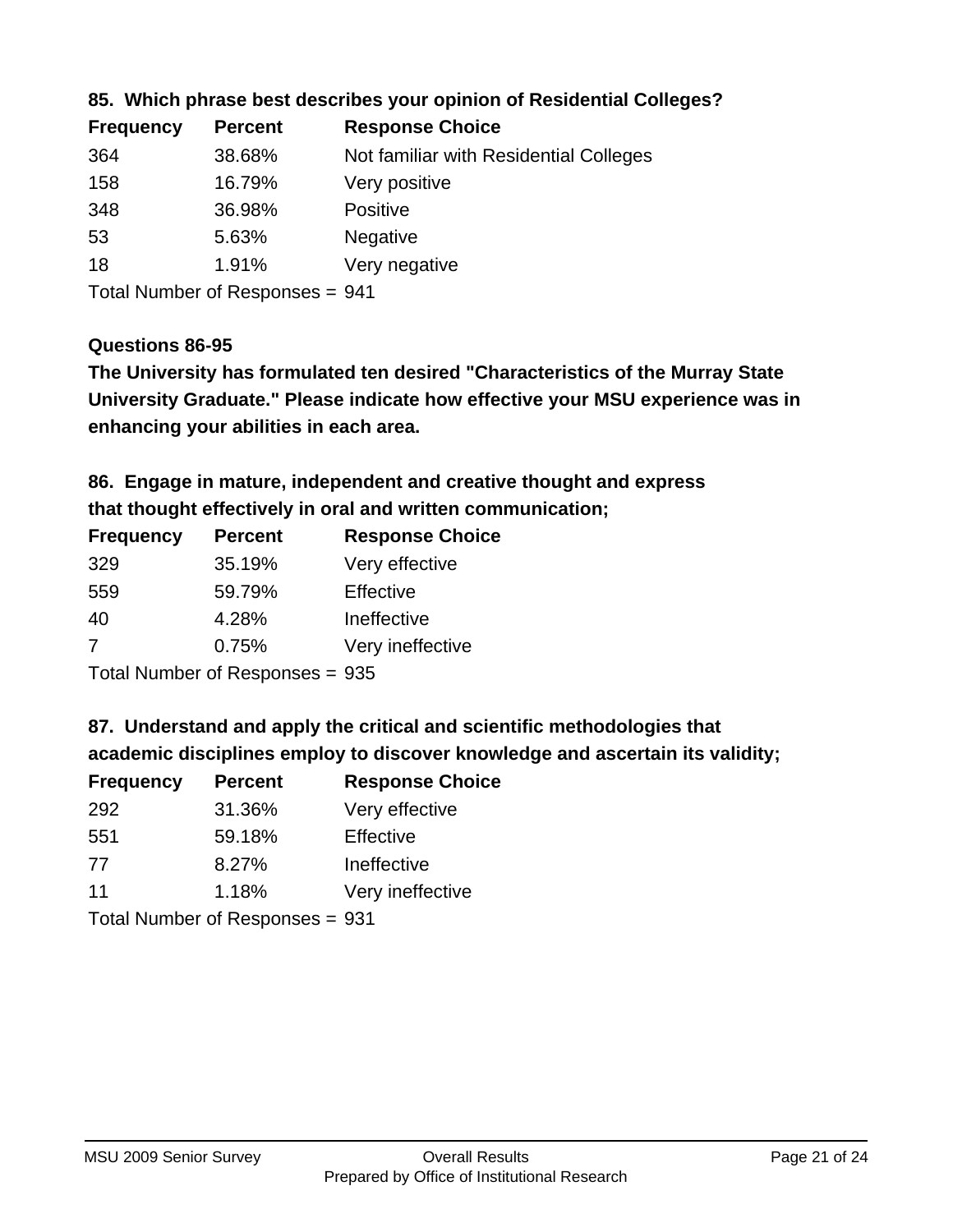# **88. Apply sound standards of information gathering, analysis and**

**evaluation to reach logical decisions;**

| <b>Frequency</b> | <b>Percent</b> | <b>Response Choice</b> |
|------------------|----------------|------------------------|
| 311              | 33.30%         | Very effective         |
| 566              | 60.60%         | Effective              |
| 54               | 5.78%          | Ineffective            |
| 3                | 0.32%          | Very ineffective       |
|                  |                |                        |

Total Number of Responses = 934

## **89. Understand the roles and applications of science and technology in the solution of the problems of a changing world;**

| <b>Frequency</b> | <b>Percent</b>             | <b>Response Choice</b> |
|------------------|----------------------------|------------------------|
| 282              | 30.29%                     | Very effective         |
| 538              | 57.79%                     | Effective              |
| 101              | 10.85%                     | Ineffective            |
| 10               | 1.07%                      | Very ineffective       |
|                  | Total Number of Desperance | ົດລ                    |

Total Number of Responses = 931

# **90. Demonstrate a critical understanding of the world's historical, literary, philosophical, and artistic traditions;**

| <b>Frequency</b> | <b>Percent</b> | <b>Response Choice</b> |
|------------------|----------------|------------------------|
| 252              | 27.13%         | Very effective         |
| 536              | 57.70%         | Effective              |
| 129              | 13.89%         | Ineffective            |
| 12               | 1.29%          | Very ineffective       |
|                  |                |                        |

Total Number of Responses = 929

# **91. Understand the dynamics of cultural diversity, of competing economic and political systems, and of complex moral and ethical issues;**

| <b>Frequency</b> | <b>Percent</b>                  | <b>Response Choice</b> |
|------------------|---------------------------------|------------------------|
| 312              | 33.51%                          | Very effective         |
| 516              | 55.42%                          | Effective              |
| 90               | 9.67%                           | Ineffective            |
| 13               | 1.40%                           | Very ineffective       |
|                  | Total Number of Responses = 931 |                        |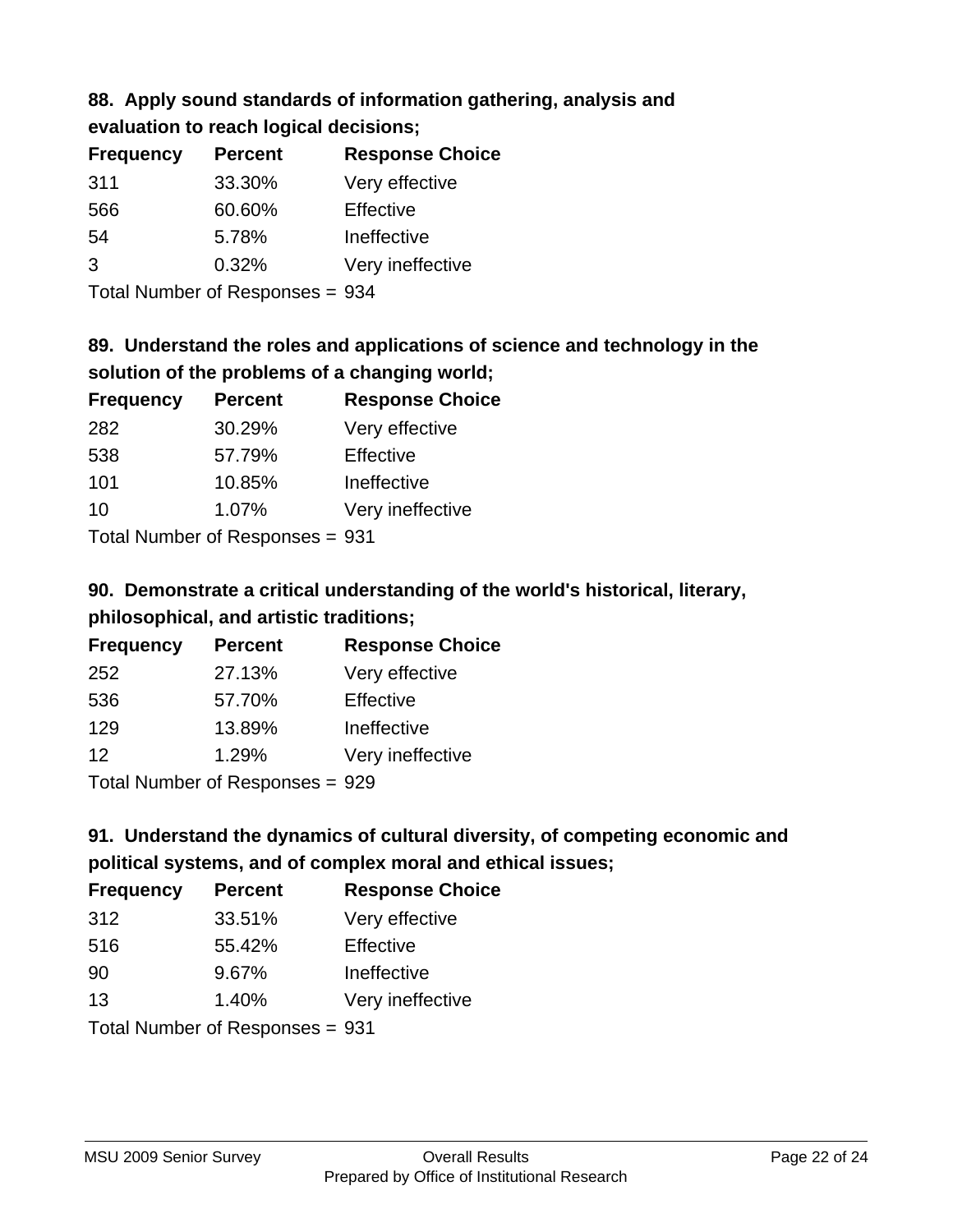### **92. Understand the nature of and engage in ethical behavior and**

**responsible citizenship;**

| <b>Percent</b> | <b>Response Choice</b> |
|----------------|------------------------|
| 38.45%         | Very effective         |
| 54.78%         | Effective              |
| 6.02%          | Ineffective            |
| 0.75%          | Very ineffective       |
|                |                        |

Total Number of Responses = 931

## **93. Understand the importance of the behaviors necessary to maintain a healthy lifestyle;**

| <b>Frequency</b> | <b>Percent</b>            | <b>Response Choice</b> |
|------------------|---------------------------|------------------------|
| 327              | 35.12%                    | Very effective         |
| 510              | 54.78%                    | Effective              |
| 80               | 8.59%                     | Ineffective            |
| 14               | 1.50%                     | Very ineffective       |
|                  | Total Number of Deepersee |                        |

Total Number of Responses = 931

### **94. Demonstrate mastery of a chosen field of study; and**

| <b>Frequency</b> | <b>Percent</b> | <b>Response Choice</b> |
|------------------|----------------|------------------------|
| 373              | 40.06%         | Very effective         |
| 516              | 55.42%         | Effective              |
| 39               | 4.19%          | Ineffective            |
| 3                | 0.32%          | Very ineffective       |
|                  |                |                        |

Total Number of Responses = 931

### **95. Value intellectual pursuit and continuous learning in a changing world.**

| <b>Frequency</b> | <b>Percent</b>            | <b>Response Choice</b> |
|------------------|---------------------------|------------------------|
| 378              | 40.56%                    | Very effective         |
| 507              | 54.40%                    | Effective              |
| 39               | 4.18%                     | Ineffective            |
| 8                | 0.86%                     | Very ineffective       |
|                  | Total Number of Deepensee | ההמ                    |

Total Number of Responses = 932